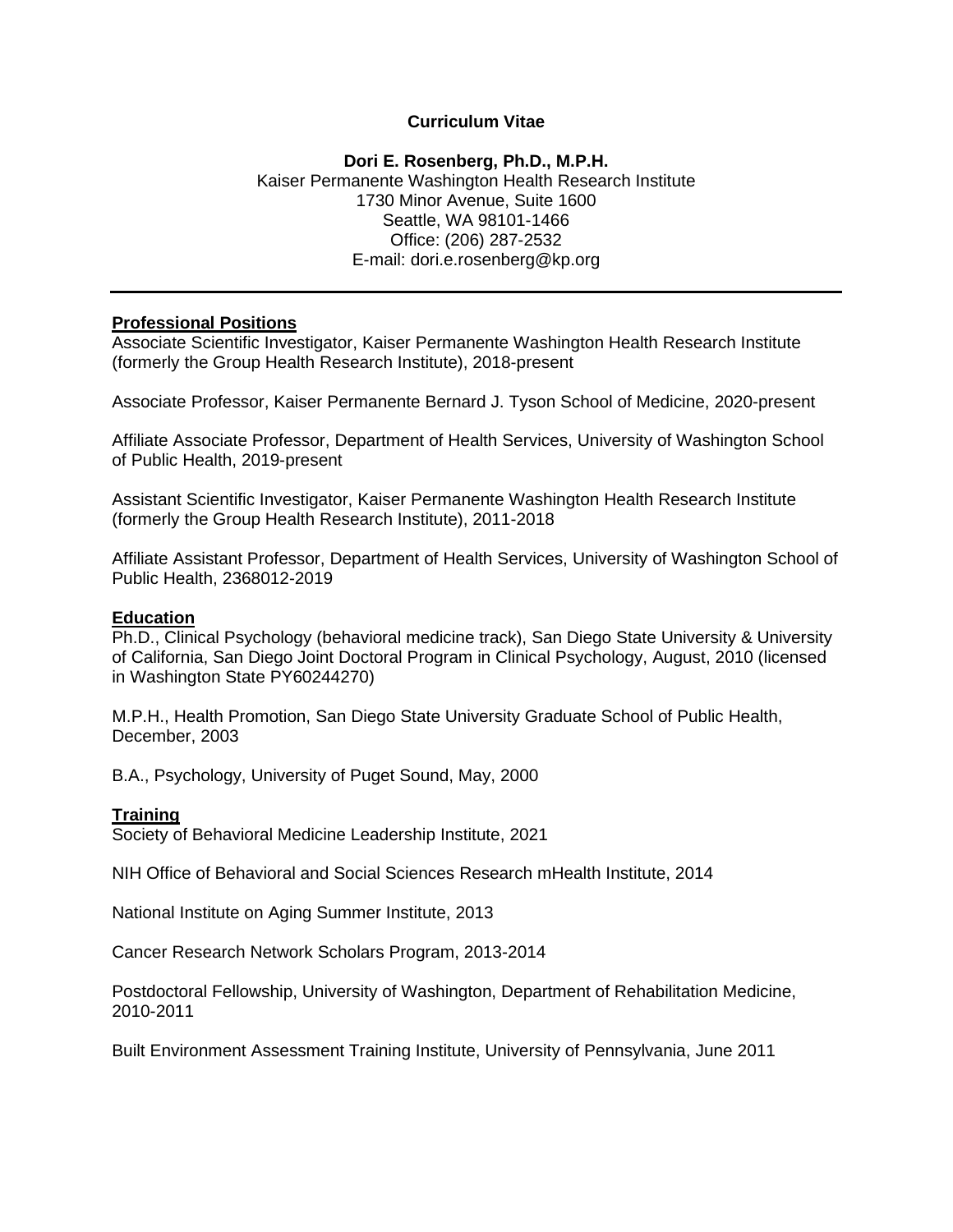Physical Activity and Public Health Course, Arnold School of Public Health, Prevention Research Center, University of South Carolina and the Centers for Disease Control and Prevention, September 2010

Psychology Intern, Veterans Affairs Puget Sound Health Care System, Seattle Division (APA-Accredited), 2009-2010

## **Professional Leadership and Activities**

Member, Physical Activity Guidelines Midcourse Report on older adults sub-committee of the President's Council on Sports, Fitness & Nutrition (PCSFN), 2022

Editorial board, Journal of Aging and Physical Activity, 2019-

Co-chair, Physical Activity Special Interest Group, Society of Behavioral Medicine, 2018-2021 Healthy policy ambassador, Society of Behavioral Medicine, 2020-2021

Program planning committee, Society of Behavioral Medicine, 2018-2019

- Co-chair, Aging SIG, International Society of Behavioral Nutrition and Physical Activity, 2018- 2019
- Grant reviewer, Cancer Research Network Scholar's Program (2014), University of Wisconsin-Milwaukee's Research Growth Initiative (2014), U.S. Administration on Aging (2012), Institute of Translational Health Sciences University of Washington (2011)
- Invited member, NIA/NHLBI Sedentary Behavior Research Priorities Workshop, 2013-2014 Annual Meeting Submission Reviewer, Society of Behavioral Medicine, International Society for Behavioral Nutrition & Physical Activity, CHI
- Chair, Program Planning Committee, Physical Activity Section of the American Public Health Association, 2013

Member, CDC Physical Activity Policy Research Network, 2012-2014

Member, Program Planning Committee, Physical Activity Section, American Public Health Association, 2012-2014

Guest Editorial Board, Health Education and Behavior, 2012

Co-chair, CDC Healthy Aging Research Network, Aging and Technology Workgroup, 2012-2014 Member, CDC Healthy Aging Research Network, 2010-2014

### **Honors and Awards**

Faculty Mentoring Award, KPWHRI, 2021

Fellow, Society of Behavioral Medicine, 2021

Outstanding Dissertation Award, Society of Behavioral Medicine, 2010

Student Research Award, Society of Behavioral Medicine Physical Activity SIG, 2010

Meritorious Student Abstract, Society of Behavioral Medicine, 2009

Dorathe Frick Memorial Scholarship, San Diego State University Psychology Department, 2007

Citation Abstract, Society of Behavioral Medicine annual meeting, 2005

University Merit Scholarship, San Diego State University, 2002-2003

Coolidge Otis Chapman Scholar, University of Puget Sound, 2000

Honors in Psychology, University of Puget Sound, 2000

Trustee Merit Scholarship, University of Puget Sound, 1996-2000

Psi Chi, International Honor Society in Psychology, 1999

# **Professional Memberships**

Society of Behavioral Medicine, 2004-Present Gerontological Society of America, 2011-Present Sedentary Behavior Research Network, 2014-Present American Public Health Association, 2011-2016 American Psychological Association, 2008-2014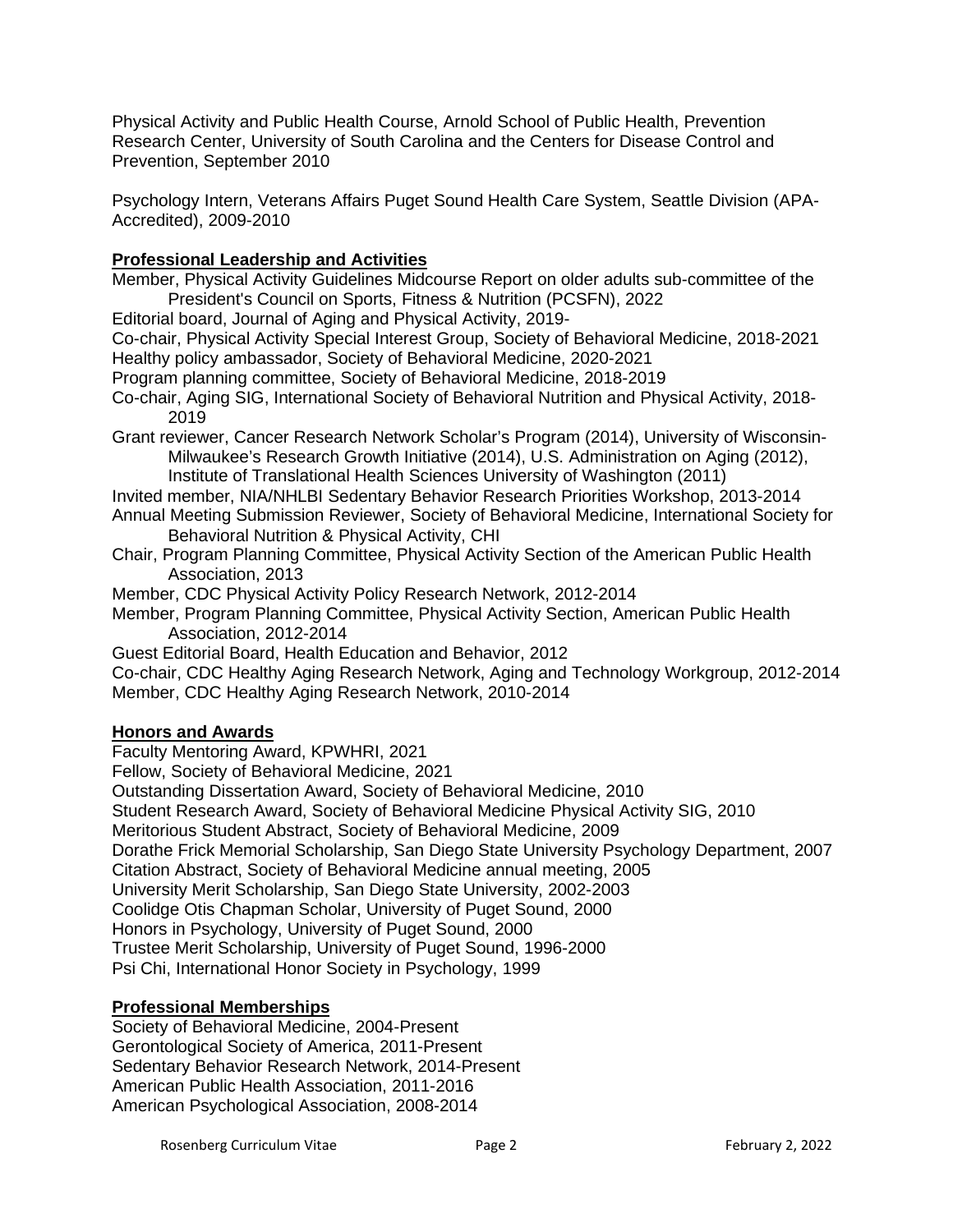# **KPWHRI or University Service**

Co-Chair, KPWHRI Research Associate Faculty Search Committee, 2021

Co-Chair, KPWHRI Worksite Wellness Strategic Pillar, 2021-

UW Department of Health Services MPH/MS Admissions Committee, 2020-2021

Lead, KPWHRI Faculty Equity Team Sub-Committee, 2020-2021

Member, KPWHRI Equity Team, 2020-2021

Lead, KPWHRI Mobile Health Interest Group, 2020-

Member, Faculty National Search Committee, KPWHRI, 2017-8

Co-convener/advisor, Equity Committee, Kaiser Permanente Washington Health Research Institute, 2016-2018

Chair, Faculty National Search Committee, Group Health Research Institute, 2015-2016 Member, Dissemination & Implementation Faculty Search Committee, University of Washington Department of Health Services, 2015

Co-Chair, Scientific Advisory Committee, Group Health Research Institute, 2014-2016

### **Publications**

\*Indicates senior authorship **Peer Reviewed Publications** 

- 1. Trinh L, Alibhai SMH, Culos-Reed N, Sabiston CM, Jones JM, **Rosenberg DE**, Whitehorn A, Bastas D, & Faulkner GE. Associations of Light Physical Activity, Moderate-to-Vigorous Physical Activity and Sedentary Behavior with Quality of Life in Men on Androgen Deprivation Therapy for Prostate Cancer: A Quantile Regression Analysis. J Behav Med.
- 2. Wingood M, Bonnell L, LaCroix AZ, **Rosenberg D**, Walker R, Bellettiere J, Greenwood-Hickman, MA, Wing D, Gell N. (2021). Community-Dwelling Older Adults and Physical Activity Recommendations: Patterns of Aerobic, Strengthening, and Balance Activities. J Aging Phys Act. Advance online publication. [https://doi.org/10.1123/japa.2021-0194.](https://urldefense.com/v3/__https:/na01.safelinks.protection.outlook.com/?url=https*3A*2F*2Fdoi.org*2F10.1123*2Fjapa.2021-0194&data=04*7C01*7C*7Cb63460f829464bee70a508d98fd99ac6*7C84df9e7fe9f640afb435aaaaaaaaaaaa*7C1*7C0*7C637698987030808902*7CUnknown*7CTWFpbGZsb3d8eyJWIjoiMC4wLjAwMDAiLCJQIjoiV2luMzIiLCJBTiI6Ik1haWwiLCJXVCI6Mn0*3D*7C1000&sdata=*2FlizCRocyGAk9noj9xm9dOEoBnG0qfbKio54J6tTvv8*3D&reserved=0__;JSUlJSUlJSUlJSUlJSUlJSUl!!BZ50a36bapWJ!6dQy5EeiVNJo05bpOMvEMCxQe13FjeYpExtTtYBkT0KvMc_xo10pEoeG99Ky9Kzxw0c$)
- 3. **Rosenberg DE**, Greenwood-Hickman MA, Zhou J, Cook AJ, Mettert KD, Cooper J, Arterburn D, Green BB, Walsh-Bailey C, Kerr J, Owen N, Dunstan D, McClure JB. Protocol for a randomized controlled trial of sitting reduction to improve cardiometabolic health in older adults. Contemp Clin Trials. In press (2021).
- 4. Buszkiewicz J, Bobb J, Kapos F, Hurvitz P, Arterburn D, Moudon A, Cook A, Mooney S, Cruz M, Gupta S, Lozano P, **Rosenberg D**, Theis MK, Anau J, Drewnowski A. Differential associations of the built environment on weight gain by sex and race/ethnicity but not age. Int J Obes. In press (2021).
- 5. \*Greenwood-Hickman MA, Walker R, LaCroix AZ, Kim B, Wing D, Richmire K, Crane PK, Larson E, **Rosenberg DE**. (2021). Associations between Perceived Neighborhood Walkability and Device-Based Physical Activity and Sedentary Behavior Patterns in Older Adults. J Aging Phys Act. In press.
- 6. Greenwood-Hickman MA, Nakandala S, Jankowska M, **Rosenberg D**, Tuz-Zahra F, Bellettiere J, Hibbing PR, Zou J, LaCroix AZ, Kumar A, Natarajan L. The CNN Hip Accelerometer Posture (CHAP) method for classifying sitting patterns from hip accelerometers: a validation study. Med Sci Sports Exerc. In press.
- 7. Buszkiewicz JH, Bobb JF, Hurvitz PM, Arterburn D, Vernez Moudon A, Cook A, Mooney SJ, Cruz M, Gupta S, Lozano P, **Rosenberg DE**, Theis MK, Anau J, Drewnowski A. Does the built environment have independent obesogenic power? Urban form and trajectories of weight gain. Int J Obes. 2021; 45(9): 1914-1924.
- 8. \*Walker RL, Greenwood Hickman MA, Bellettiere J, LaCroix AZ, Wing D, Higgins M, Richmire K, Larson EB, Crane PK, **Rosenberg DE**. Associations between physical function and device-based measures of physical activity and sedentary behavior patterns in older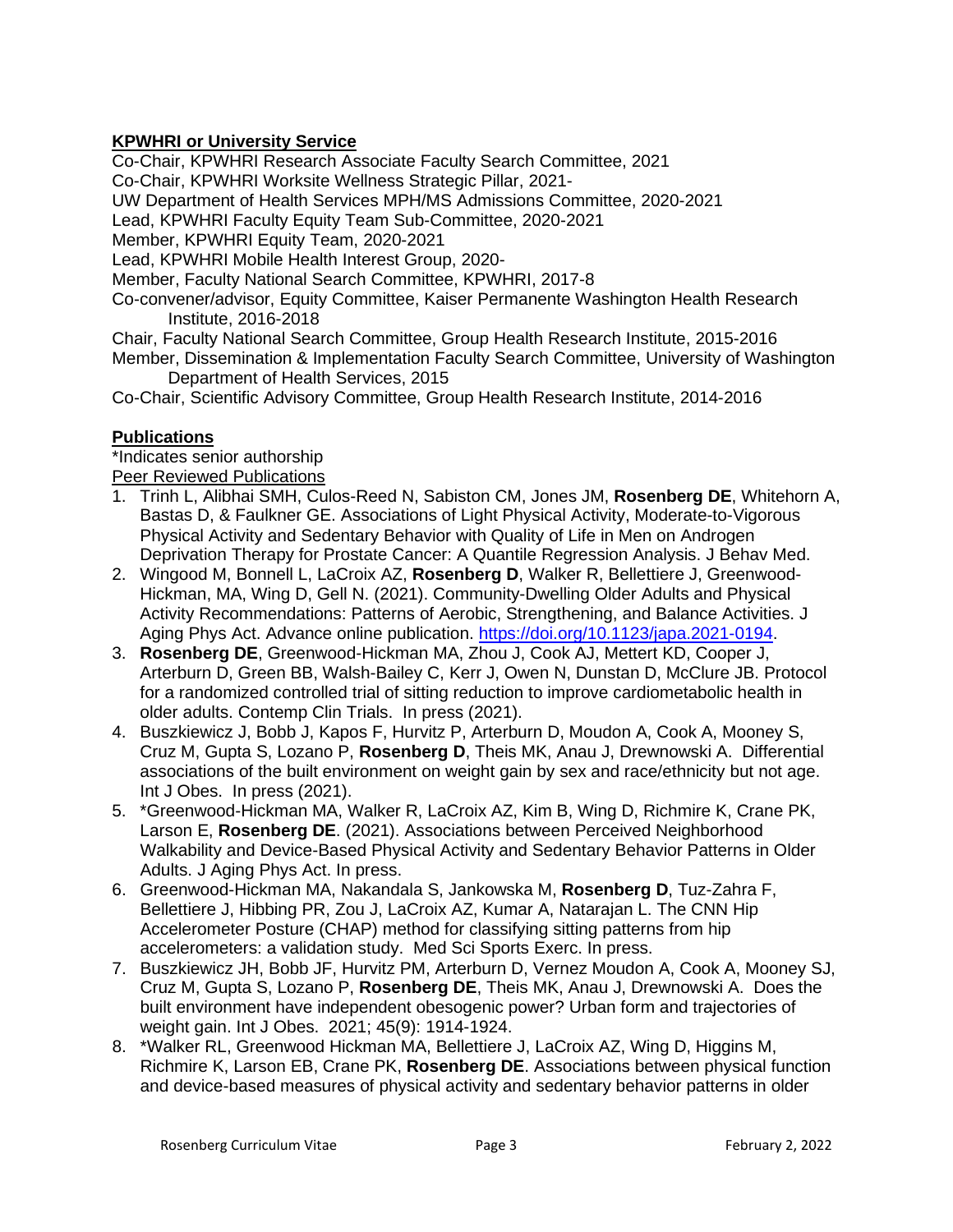adults: moving beyond moderate-to-vigorous intensity physical activity. BMC Geriatrics. 2021; 21(1): 216.

- 9. Chastin S, Gardiner PA, Harvey JA, Leask CF, Jerez-Roig J, **Rosenberg D**, Ashe MC, Helbostad JL, Skelton DA. Interventions for reducing sedentary behaviour in communitydwelling older adults. Cochrane Database of Systematic Reviews. 25 June 2021.
- 10. \*Greenwood-Hickman MA, Dahlquist J, Cooper JB, Holden E, McClure JB, Mettert KD, Perry S, & **Rosenberg DE**. "They're going to Zoom it": A Qualitative Investigation of Impacts and Coping Strategies During the COVID-19 Pandemic among Older Adults. Front Public Health. 2021; May 19;9:679976.
- 11. Carlson JA, Tuz-Zahra F, Bellettiere J, Ridgers ND, Steel CL, Bejarano CM, LaCroix A, **Rosenberg DE**, Greenwood-Hickman MA, & Natarajan L. Validity of two awake wear time classification algorithms for activPAL in youth, adults, and older adults. J Measurement Phys Behav. 2021; 4(2): 151-162.
- 12. Nakandala S, Jankowska MM, Tuz-Zahra F, Bellettiere J, Carlson J, LaCroix AZ, Hartman SJ, **Rosenberg D**, Zou J, Kumar A, Natarajan L. Application of convolutional neural network algorithms for advancing sedentary and activity bout classification. J Measurement Phys Behav. 2021; 4(2): 102-110.
- 13. \*Bellettiere J, Tuz-Zahra F, Carlson J, Ridgers ND, Liles S, Greenwood-Hickman MA, Walker RL, LaCroix AZ, Jankowska MM, and **Rosenberg DE** & Natarajan L (2020). Agreement of sedentary behaviour metrics derived from hip-worn and thigh-worn accelerometers among older adults: with implications for studying physical and cognitive health. J Measurement Phys Behav. 2021;4(1): 79-88. [note: co-senior author]
- 14. **Rosenberg DE**, Rillamas-Sun E, Bellettiere J, LaMonte M, Buchner DM, Di C, Hunt J, Marshall S, Stefanick M, Zhang Y, LaCroix AZ. Accelerometer-measured sedentary patterns are associated with incident falls in older women. *J Am Geriatr Soc*. 2021; 69: 718-725.
- 15. \*Hartman SJ, Dillon LW, La Croix AZ, Natarajan L, Sears DD, Owen N, Dunstan DD, Sallis JF, Schenk S, Allison M, Takemoto M, Herweck AM, Nguyen B, **Rosenberg D**. Interrupting sitting time in postmenopausal women: protocol for the Rise for Health randomized controlled trial. JMIR Res Protoc 2021; 10(5): e28684.
- 16. Klasnja P, **Rosenberg D**. Zhou J, Anau J, Gupta A, & Arterburn DA. A quality-improvement optimization pilot of BariFit, a mobile health intervention to promote physical activity after bariatric surgery. Transl Behav Med. 2021;11(2): 530-539.
- 17. Nguyen NH, Vallance JK, Buman MP, Moore MM, **Rosenberg DE**, Boyle T, Milton S, Friedenreich CM, English DR, Lynch BM. Effects of a wearable technology-based physical activity intervention on sleep quality in breast cancer survivors: the ACTIVATE Trial. J Cancer Surv. 2020; 15: 273-280.
- 18. **Rosenberg DE**, Walker R, Greenwood-Hickman MA, Bellettiere J, Xiang Y, Richmire K, Higgins M, Wing D, Larson EB, Crane PK, LaCroix AZ. Device-assessed physical activity and sedentary behavior in a community-dwelling cohort of older adults. BMC Public Health. 2020; 20(1256): 1-13.
- 19. Marcum ZA, **Rosenberg D**, Barnes DE, Yaffe K, Larson EB. Engaging Patients to Design the Systematic Multi-Domain Alzheimer's Risk Reduction Trial (SMARRT) Intervention: Findings from a Web-Based Survey. J Alzheimer Dis Rep. 2020; 4: 255-260.
- 20. **Rosenberg DE**, Anderson ML, Renz A, Matson T, Lee AK, Greenwood-Hickman MA, Arterburn D, Gardiner PA, Kerr J, McClure JB. Reducing sitting time in obese older adults: the I-STAND randomized controlled trial. J Aging Phys Act. 2020;4:1-11.
- 21. Mooney SJ, Bobb JF, Hurvitz PM, Anau J, Theis MK, Drewnowski A, Aggarwal A, Gupta S, **Rosenberg DE**, Cook AJ, Shi X, Lozano P, Moudon AV, Arterburn D. Impact of built environments on body weight (the Moving to Health Study): Protocol for a retrospective longitudinal observational study. JMIR Res Protoc. 2020; 19: e16787.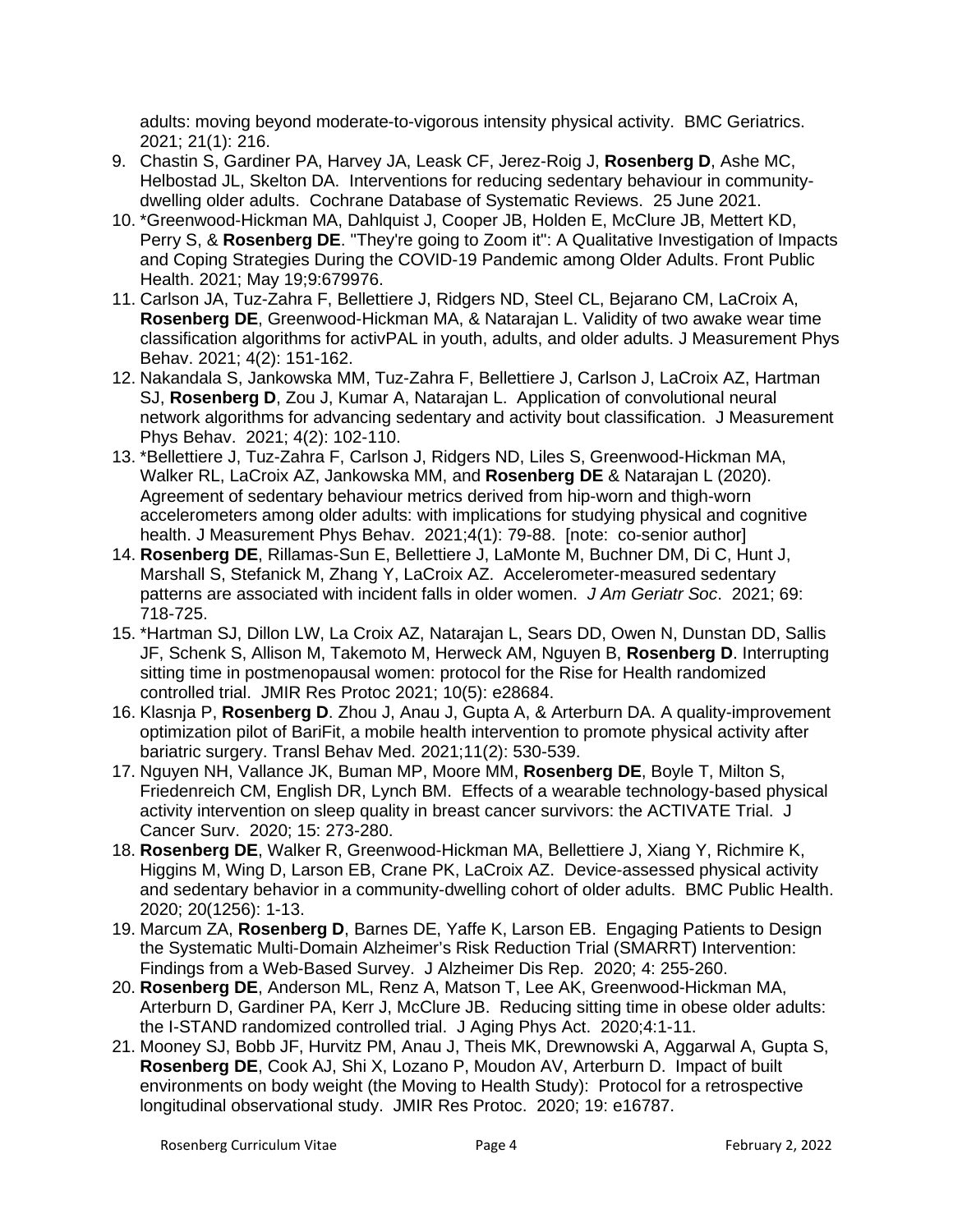- 22. Gray SL, Marcum ZA, Dublin S, Walker RL, Golchin N, **Rosenberg DE**, Bowles EJ, Crane PK, Larson EB. Medications acting on the central nervous system and fall-related injuries in community-dwelling older adults: a new user cohort study. J Gerontol Med Sci. 2020; 75: 1003-1009.
- 23. Takemoto M, Godbole S, **Rosenberg DE**, Nebeker C, Natarajan L, Madanat H, Nicholes J, Kerr J. The search for the ejecting chair: a mixed methods analysis of tool use in a sedentary behavior intervention. Translational Behav Med. 2020;10:186-194.
- 24. Vallance JK, Nguyen NH, Moore MM, Reeves MM, **Rosenberg DE**, Boyle T, Milton S, Friedenreich CM, English DR, Lynch BM. Effects of the ACTIVity and TEchnology (ACTIVATE) intervention on health-related quality of life and fatigue outcomes in breast cancer survivors. Psychooncology. 2020;29(1): 204-211.
- 25. \*Zlatar ZZ, Godbole S, Takemoto M, Crist K, Castro Sweet C, Kerr J, **Rosenberg D**. Changes in moderate intensity physical activity are associated with better cognition in the Multilevel Intervention for Physical Activity in Retirement Communities (MIPARC) study. Am J Geriatr Psychiatr. 2019;27:1110-1121.
- 26. Aiello Bowles EJ, Crane PK, Walker RL, Chubak J, LaCroix AZ, Anderson ML, **Rosenberg D**, Keen CD, Larson EB. Cognitive resilience to Alzheimer's Disease pathology in the human brain. J Alzheimer's Dis. 2019;68: 1071-1083.
- 27. Drewnowski A, Arterburn D, Zane J, Aggarwal A, Gupta S, Hurvitz PM, Moudon AV, Bobb J, Cook A, Lozano P, **Rosenberg D**. The Moving to Health (M2H) approach to natural experiment research: a paradigm shift for studies on built environment and health. SSM Popul Health. 2019; eCollection April.
- 28. LaCroix AZ, Bellettiere J, Rillamas-Sun E, Di C, Evenson KR, Lewis CE, Buchner DM, Stefanick ML, Lee IM, **Rosenberg DE**, LaMonte MJ. Association of light physical activity measured by accelerometry and incidence of coronary heart disease and cardiovascular disease in older women. JAMA Netw Open. 2019 Mar 1; 2(3): e190419.
- 29. \*Matson T, Anderson M, Greenwood-Hickman MA, Renz A, McClure J, **Rosenberg DE**. Changes in self-reported health and psychological outcome in older adults enrolled in a sedentary behavior intervention study. Am J Health Promo. 2019;33:1053-1057.
- 30. Lynch BM, Nguyen NH, Moore MM, Reeves MM, **Rosenberg DE**, Boyle T, Milton S, Friedenreich CM, Vallance JK, English DR. Maintenance of physical activity and sedentary behavior change, and physical activity and sedentary behavior change after an abridged intervention: secondary outcomes from the ACTIVATE Trial. Cancer. 2019; 125: 2856- 2860.
- 31. Lynch BM, Nguyen NH, Moore MM, Reeves MM, **Rosenberg DE**, Boyle T, Milton S, Friedenreich CM, Vallance JK, English DR. A randomized controlled trial of a wearable technology-based intervention for increasing moderate-vigorous physical activity and reducing sedentary behavior in breast cancer survivors: the ACTIVATE Trial. Cancer. 2019;125: 2846-2855.
- 32. Takemoto M, Schechtman M, Villa N, Talavera G, Sears DD, Natarajan N, Owen N, **Rosenberg DE**, Dunstan D, Allison M, Kerr J. Arriba por la vida Estudio (AVE): Study protocol for a standing intervention targeting postmenopausal Latinas. Contemp Clin Trials. 2019; 79: 66-72.
- 33. Yaffe K, Barnes DE, **Rosenberg D**, Dublin S, Kaup AR, Ludman EJ, Vittinghoff E, Peltz C, Renz AD, Adams KJ, Larson EB. Systematic Multi-Domain Alzheimer's Risk Reduction Trial (SMARRT): Study Protocol. Journal of Alzheimer's Disease. 2019. 70(S1): S207-S220.
- 34. Bellettiere J, LaMonte MJ, Evenson KR, Rillamas-Sun E, Kerr J, Lee I, Di C, **Rosenberg DE**, Stefanick M, Buchner DM, Hovell MF, LaCroix AZ. Sedentary behavior and cardiovascular disease in older women: the Objective Physical Activity and Cardiovascular Health (OPACH) Study. Circulation. 2019; 139(8): 1036-1046.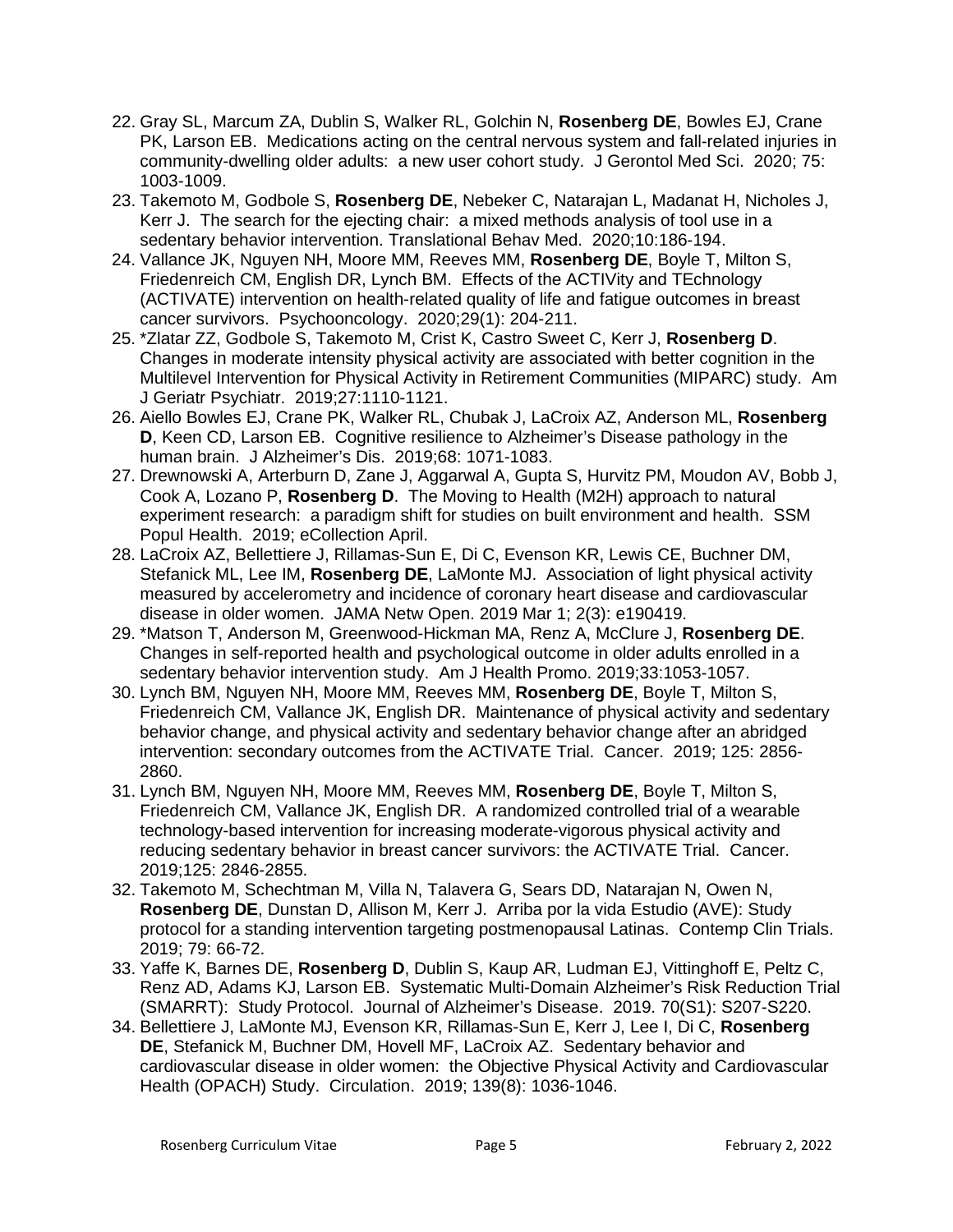- 35. Margolis KL, Buchner DM, LaMonte MJ, Zhang Y, Di C, Rillamas-Sun E, Hunt J, Ikramuddin F, Li W, Marshall S, **Rosenberg D**, Stefanick ML, Wallace R, LaCroix AZ. Hypertension treatment and control and risk of falls in older women. J Am Geriatr Soc. 2019; 67: 726-733.
- 36. \*Matson T, Renz A, Takemoto ML, McClure JB, **Rosenberg DE**. Acceptability of a sitting reduction intervention for older adults with obesity. BMC Public Health. 2018;18: 706. doi: 10.1186/s12889-018-5616-1.
- 37. Takemoto M, Manini T, **Rosenberg DE**, Lazar A, Zlatar Z, Das SK, Kerr J. Diet and activity assessment and interventions using technology in older adults. Am J Prev Med. 2018; 55:e105-e115.
- 38. **Rosenberg DE**, Lee AK, Anderson M, Renz A, Matson T, Kerr J, Arterburn D, McClure JB. Reducing Sedentary Time for Obese Older Adults: Protocol for a Randomized Controlled Trial. JMIR Res Protocol. 2018;7(2): e23.
- 39. Kerr J, **Rosenberg D**, Millstein R, Bolling K, Crist K, Takemoto M, Godbole S, Moran K, Natarajan L, Sweet C, Buchner D. Cluster randomized controlled trial of a multilevel physical activity intervention for older adults. Int J Behav Nutr Phys Act. 2018;15(1):32.
- 40. Takemoto M, Lewars B, Hurst S, Crist K, Nebeker C, Madanat H, Nichols J, **Rosenberg D**, Kerr J. STAND UP! A qualitative analysis of participants' perceptions on the use of technology to reduce sitting time. JMIR MHealth UHealth. 2018;6(3):e73.
- 41. Lynch B, Nguyen N, Reeves M, Moore M, **Rosenberg D**, Wheeler M, Boyle T, Vallance J, Friedenreich C, English D. Study design and methods for the ACTIVity and Technology (ACTIVATE) Trial. Contemp Clin Trials. 2018;64: 112-117.
- 42. Phillips, SM, Cadmus-Bertram L, **Rosenberg D**, Buman MP, Lynch BM. Wearable technology and physical activity in chronic disease: Opportunities and challenges. Am J Prev Med. 2018;54(1): 144-150.
- 43. **Rosenberg DE**, Kadokura E, Morris ME, Renz A, Vilardaga R. Application of N-of-1 experiments to test the efficacy of inactivity alert features in fitness trackers to increase breaks from sitting in older adults. Methods Inf Med. 2017;56(5).
- 44. Rich P, Aarons GA, Takemoto M, Cardenas V, Crist K, Bolling K, Lewars B, Castro Sweet C, Natarajan L, Shi Y, Full KM, Johnson E, **Rosenberg DE**, Whitt-Glover M, Marcus B, Kerr J. Implementation-effectiveness trial of an ecological intervention for physical activity in ethnically diverse low income senior centers. BMC Public Health. 2017;18(1):29.
- 45. Buchner DM, Rillmas-Sun E, Chongzhi D, LaMonte MJ, Marshall S, Hunt J, Zhang Y, **Rosenberg D**, Lee I, Evenson KR, Herring AH, Lewis CE, Stefanick ML, LaCroix AZ. Accelerometer-measured moderate and vigorous physical activity and incidence rates of falls in older women. J Am Geriatr Soc. 2017; 65:2480-2487.
- 46. Brandzel S, **Rosenberg DE**, Johnson D, Bush M, Kerlikowske K, Onega T, Henderson L, Nekhlyudov L, DeMartini W, Wernli KJ. Women's experiences and preferences regarding breast imaging after completing breast cancer treatment. Patient Prefer Adherence. 2017;11:199-204.
- 47. \*Fessel M, Mann M, Miyawaki C, **Rosenberg D**. Multi-component interventions and cognitive health: a scoping review. J Geriatric Nursing. 2017;43(5): 39-48.
- 48. Belza B, Miyawaki C, Allen P, King D, Marquez DX, Jones DL, Janicek S, R**osenberg D,**  Brown D. Building Community: Stakeholder Perspectives on Walking in Malls and Other Venues. J Aging Phys Act. 2017;25(4):510-524.
- 49. Nguyen NH, Hadgraft NT, Moore MM, **Rosenberg DE**, Lynch C, Reeves MM, Lynch BM. A qualitative evaluation of breast cancer survivors' acceptance of and preferences for consumer wearable technology activity trackers. Support Care Cancer. 2017;25(11):3375- 3384..
- 50. VonKorff M, Shortreed SM, LeResche L, Saunders K, Thielke S, Thakral M, **Rosenberg D**, Turner JA. A longitudinal study of depression among middle-aged and senior patients initiating chronic opioid therapy. J Affect Disord. 2017;211:136-143.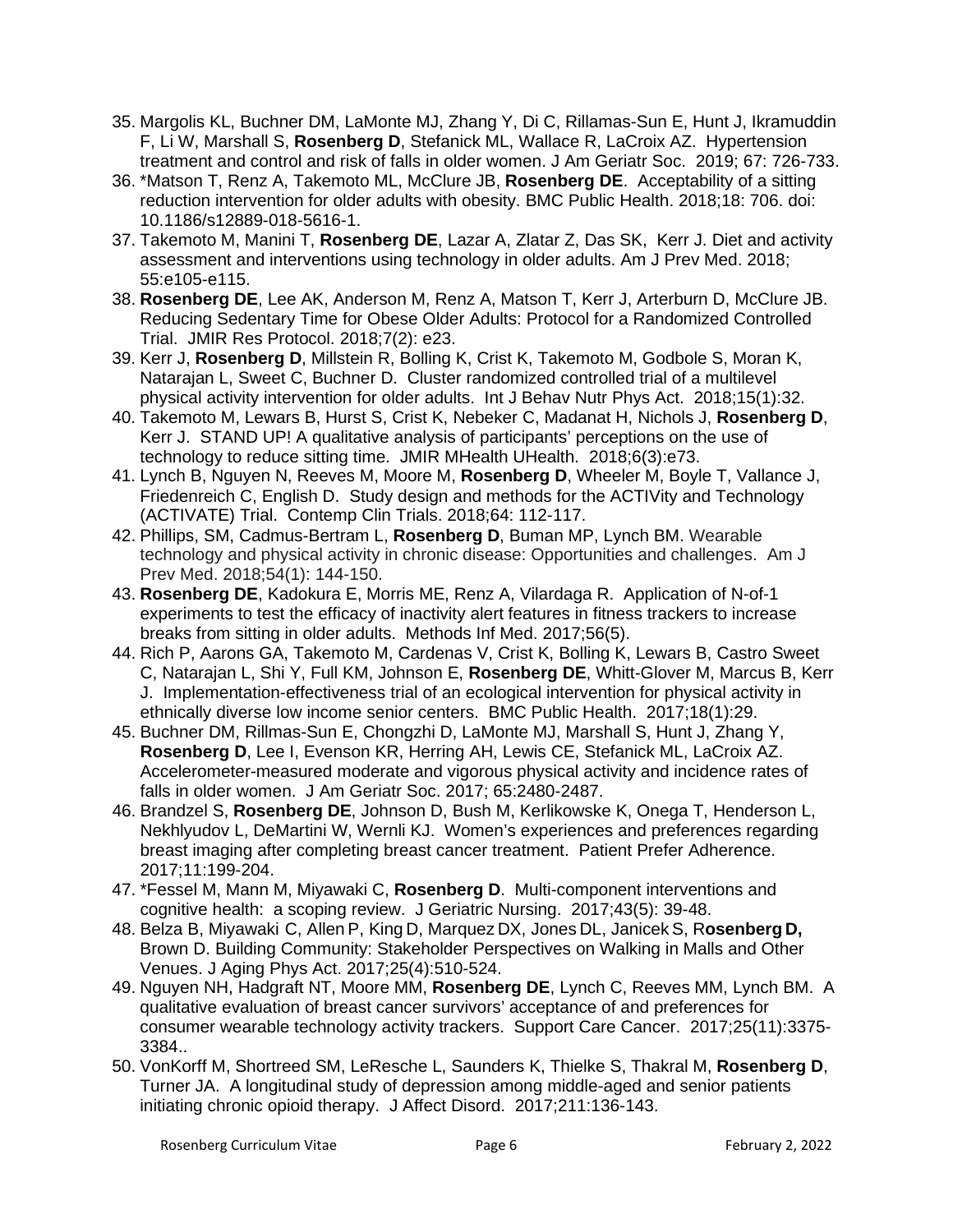- 51. **Rosenberg DE**, Godbole S, Ellis K, Di C, LaCroix A, Kerr J. Classifiers for accelerometermeasured behaviors in older women. Med Sci Sports Exerc. 2017;49:610-616.
- 52. **Rosenberg, DE**, Kadokura E, Bouldin E, Miyawaki C, Higano CS, Hartzler AL. Acceptability of Fitbit for physical activity tracking within clinical care among men with prostate cancer. AMIA Annu Symp Proc. 2017; Feb 10: 2050-1059.
- 53. Hartzler A, Venkatakrishnan A, Mohan S, Silva M, Lozano P, Ralston J, Ludman E, **Rosenberg D**, Newton K, Nelson L, Pirolli P. Acceptability of a team-based mobile health application for lifestyle self-management in individuals with chronic diseases. Conf Proc IEEE Eng Med Biol Soc. 2016:3277-3281.
- 54. Shortreed SM, Von Korff M, Thielke S, LeResche L, Saunders K, **Rosenberg D**, Turner JA. Electronic health records to evaluate and account for non-response bias: a survey of chronic opioid therapy patients. Obs Stud. 2016;2:24-38.
- 55. Kerr J, Takemoto M, Bolling K, Atkin A, Carlson J, **Rosenberg D**, Crist K, Godbole S, Lewars B, Pena C, Merchant G. Two-arm randomized pilot intervention trial to decrease sitting time and increase sit-to-stand transitions in working and non-working older adults. Plos One. 2016 Jan 6; 11:e0145427.
- 56. Von Korff, M, Turner JA, Shortreed SM, Saunders K, **Rosenberg D**, Thielke S, LeResche L. Timeliness of care planning upon initiation of chronic opioid therapy for chronic pain. Pain Med. 2015; 17(3):511-520.
- 57. Bellettiere J, Carlson J, **Rosenberg D**, Singhania A, Berardi V, Natarajan L, Kerr J. Gender and age differences in hourly and daily patterns of sedentary time in older adults living in retirement communities. *Plos One*. 2015;10(8):e0136161. PMC4546658.
- 58. King D, Allen P, Jones D, Marquez DX, Brown D, **Rosenberg D**, Janicek S, Allen L, Belza B. Safe, affordable, convenient: environmental features of malls and other public spaces used by older adults for walking. J Phys Act Health. 2016; 13:298-95.
- 59. Chaudhuri S, Kneale L, Le T, Phelan E, Thompson H, **Rosenberg D**, Demiris G. Older adults' perceptions of fall detection devices. J Appl Gerontol. 2017;36(8): 915-930.
- 60. Farren L, Belza B, Allen P, Brolliar S, Brown D, Janicek S, Jones D, King D, Marquez, **Rosenberg D**. Mall walking program environments, features, and participants: a scoping review. *Prev Chronic Dis*. 2015;12:E129. PMC26270743.
- 61. **Rosenberg DE**, Cook A, Gell N, Lozano P, Grothaus L, Arterburn D. Relationships between Sitting Time and Health Indicators, Costs, and Utilization in Older Adults. Prev Med Rep. 2015;2: 247-9.
- 62. Millstein RA, Hoerster KD, **Rosenberg DE**, Nelson KM, Reiber G, Saelens BE. Individual, social, and neighborhood associations with sitting time among Veterans. J Phys Act Health. 2016;13:30-5.
- 63. **Rosenberg DE**, Bellettiere J, Gardiner PA, Villarreal VN, Crist K, Kerr J. Independent associations between sedentary behaviors and mental, cognitive, physical and functional health among older, retirement community-dwelling older adults. J Gerontol A Biol Sci Med Sci. 2016;71A(1): 78-83.
- 64. **Rosenberg DE**, Gell NM, Jones SMW, Renz A, Kerr J, Gardiner P, Arterburn D. The feasibility of reducing sitting time in overweight and obese older adults. Health Educ Behav. 2015;42(5):669-76. PMC4578639.
- 65. Greenwood-Hickman MA, **Rosenberg DE**, Phelan E, Fitzpatrick AL. Participation in Older Adult Physical Activity Programs and Risk for Falls Requiring Medical Care. Prev Chronic Dis. 2015;12:E90. PMC4467255.
- 66. Jones SMW, **Rosenberg D**, Ludman E, Arterburn D. Medical comorbidity and psychotropic medication fills in older adults with breast or prostate cancer. Support Care Cancer. 2015;23(10):3005-9. PMC4551662.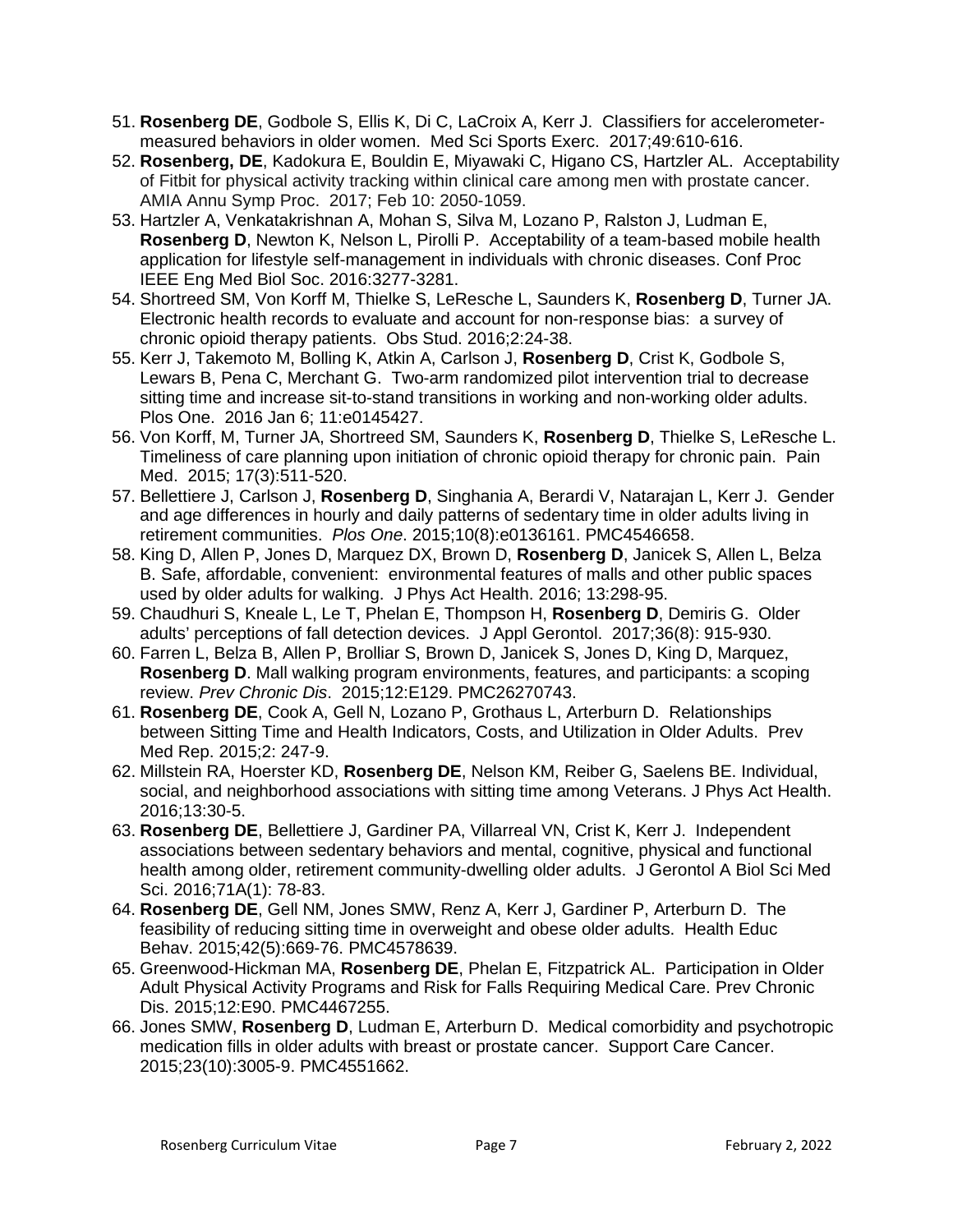- 67. \*Greenwood-Hickman MA, Renz A, **Rosenberg DE**. Motivators and barriers to reducing sedentary behavior among overweight and obese older adults. Gerontologist. 2016;56(4): 660-8.
- 68. Gell GM, **Rosenberg DE**, Carlson J, Kerr J, Belza B. Built environment attributes related to GPS measured active trips in mid-life and older adults with mobility disabilities. Disabil Health J. 2015;8(2):290-5. PMC4369178.
- 69. Goins RT, Jones J, Schure M, **Rosenberg DE**, Phelan EA, Dodson S, Jones DL. Older adults' perceptions of mobility: a metasynthesis of qualitative studies. Gerontologist. 2015;55(6):929-42.
- 70. Marshall SJ, Kerr J, Carlson J, Cadmus-Bertram L, Patterson R, Wasilenko K, Crist K, **Rosenberg D**, Natarajan L. Patterns of weekday and weekend sedentary behavior among older adults. J Aging Phys Act. 2014;23(4):534-41. PMC4447597.
- 71. **Rosenberg DE**, Lee I, Young D, Prohaska T, Owen N, Buchner D. Novel strategies for sedentary behavior research. Med Sci Sports Exerc. 2015;47(6):1311-5. PMC4362872.
- 72. Anderson LA, Slonim A, Yen I, Jones DL, Allen P, Hunter RH, Goins T, Leith KH, **Rosenberg D**, Satariano WA, McPhillips-Tangum C. Developing a framework and priority actions designed to promote mobility among older adults. Health Educ Behav. 2014 Oct;41(1 Suppl):10S-8S. PMC4447193.
- 73. Gell N, **Rosenberg DE**, Demiris G, LaCroix A, Patel K. Patterns of technology use among older adults with and without disabilities. Gerontologist. 2015;55(3):412-21. PMC4542705.
- 74. Bethancourt HJ, **Rosenberg DE**, Beatty T, Arterburn DE. Barriers to and facilitators of physical activity program use among older adults. Clin Med Res. 2014;12(1-2):10-20. PMC4453303.
- 75. Patrick K, Norman G, Davila E, **Rosenberg DE**, Calfas K, Covin J, Sallis J. Two-year outcomes of a primary-care and home-based intervention for physical activity, sedentary behavior, and diet in adolescents. Infant Child Adolesc Nutr. 2014;6:44-51.
- 76. **Rosenberg DE**, Lin E, Peterson D, Ludman E, Von Korff M, Katon W. Integrated Medical Care Management and Behavioral Risk Factor Reduction for Multi-Condition Patients: Behavioral Outcomes of the TEAMcare trial. Gen Hosp Psychiatry. 2014 Mar-Apr;36(2):129-34. PMC4301679.
- 77. **Rosenberg DE**, Grothaus L, Arterburn D. Characteristics of older adult physical activity program users. Am J Manag Care. 2014;20(7):e245-249.
- 78. Kerr J, Marshall SJ, Patterson RE, Marinac CR, Natarajan L, **Rosenberg DE**, Wasilenko K, Crist K. Objectively measured physical activity is related to cognitive function in older adults. J Am Geriatr Soc. 2013;61(11):1927-31. PMC3858204.
- 79. **Rosenberg DE**, Bombardier CH, Artherholt S, Jensen MP, Motl RW. Self-reported depression and physical activity in adults with mobility impairments. Arch Phys Med Rehabil. 2013;94(4):731-6.
- 80. **Rosenberg DE**, Turner AP, Littman AJ, Williams RM, Norvell DC, Hakimi KM, Czerniecki J. Body mass index patterns following dysvascular lower extremity amputation. Disabil Rehabil. 2013;35(15):1269-1275.
- 81. **Rosenberg DE**, Huang DL, Simonovich SD, Belza B. Outdoor built environment barriers and facilitators to activity among midlife and older adults with mobility disabilities. Gerontologist. 2013;53(2):268-279. PMC3605937.
- 82. Bombardier CH, Ehde DM, Gibbons LE, Wadhwani R, Sullivan MD, **Rosenberg DE**, Kraft GH. Telephone-based physical activity counseling for major depression in people with multiple sclerosis. J Consult Clin Psychol. 2013;81(1):89-99. [Best Paper Award 2013, National Association]
- 83. Kerr J, Carlson J, **Rosenberg DE**, Withers A. Identifying and promoting safe walking routes in older adults. Health. 2012;4(9A):720-724.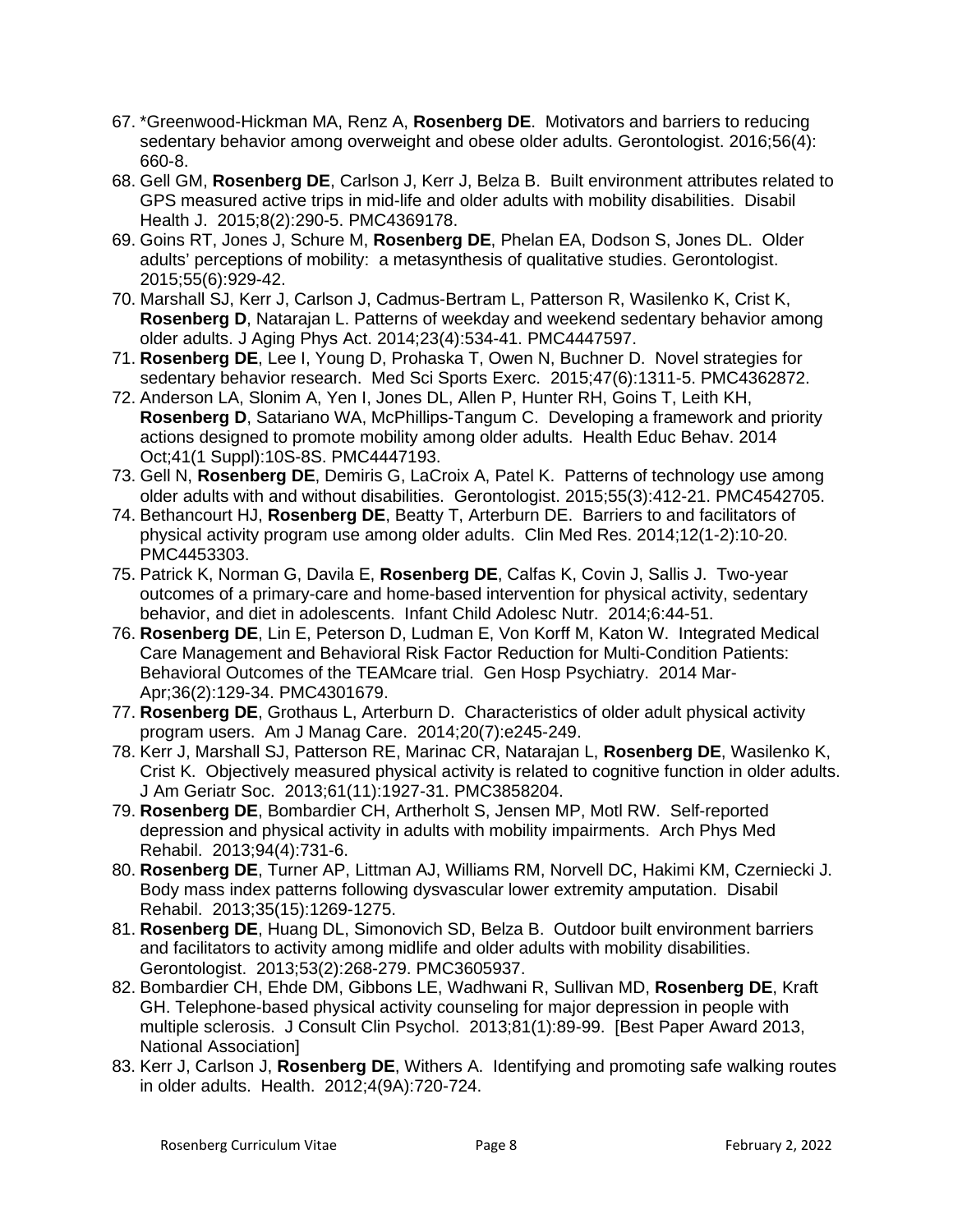- 84. Kerr J, **Rosenberg DE**, Nathan A, Millstein R, Carlson J, Crist K, Wasilenko K, Bolling K, Castro CM, Buchner, DM, Marshall S. Applying the ecological model of behavior change to a physical activity trial in retirement communities: description of the study protocol. Contemp Clin Trials. 2012;33(6):1180-1188. PMC3468706.
- 85. Huang DL, **Rosenberg DE**, Simonovich SD, Belza B. Food access patterns and barriers among midlife and older adults with mobility disabilities. J Aging Res. 2012;2012:231489. Epub 2012 Sep 26. PMC3463949.
- 86. Jensen MP, Molton IR, Gertz KJ, Bombardier CH, **Rosenberg DE**. Physical activity and depression in middle and older-aged adults with multiple sclerosis. Disabil Health J. 2012;5(4):269-276. PMC3462318.
- 87. Alschuler KN, Gibbons LE, **Rosenberg DE**, Ehde DM, Verrall Am, Bamer AM, Jensen MP. Body mass index and waist circumference in persons aging with muscular dystrophy, multiple sclerosis, post-polio syndrome, and spinal cord injury. Disabil Health J. 2012;5(3):177-184.
- 88. **Rosenberg DE**, Kerr J, Sallis J, Norman G, Calfas K, Patrick K. Promoting walking among older adults living in retirement communities. J Aging Phys Act. 2012;20(3):379-394. PMC4162630.
- 89. Kerr J, **Rosenberg DE**, Frank L. The role of the built environment in healthy aging: community design, physical activity, and health among older adults. J Planning Literature. 2012;27(1):43-60.
- 90. Ding D, Bracy N, Sallis JF, Saelens BE, Norman G, Harris S, **Rosenberg D**, Kerr J, Durant N. Is fear of strangers related to physical activity among youth? Am J Health Promot. 2012;26(3):189-195.
- 91. Patrick K, Calfas KJ, Norman GJ, **Rosenberg DE**, Zabinski MF, Sallis JF, Rock CL, Dillon LW. Outcomes of a 12-month web-based intervention for overweight and obese men. Ann Behav Med. 2011;42:391-401.
- 92. **Rosenberg DE**, Bombardier CH, Hoffman JM, & Belza BB. Physical activity among persons aging with mobility disabilities: shaping a research agenda. J Aging Res. 2011;Article ID 708510. PMC2124953.
- 93. Ding D, Sallis JF, Norman GJ, Saelens BE, Harris SK, Kerr J, **Rosenberg DE**, Durant N, & Glanz K. Community food environment, home food environment, and fruit and vegetable intake of children and adolescents. J Nutr Educ and Behav. 2011;44(6):634-638.
- 94. \*Ding D, Sallis JF, Kerr J, Lee S, **Rosenberg DE.** Neighborhood environment and physical activity among youth: a review. Am J Prev Med. 2011;41:442-455.
- 95. Kerr J, Carlson J, Sallis JF, **Rosenberg DE**, Leak CR, Saelens BE, Chapman, JE, et al. Assessing health-related resources in senior living residences. J Aging Studies. 2011;25(3):206-214.
- 96. Leek D, Carlson JA, Cain KL, Henrichon S, **Rosenberg DE**, Patrick K, Sallis JF. Physical activity during youth sports practices. Arch Pediatr and Adolesc Med. 2011;165(4):294- 299.
- 97. Ramirez ER, Norman GJ, **Rosenberg DE**, Kerr J, Saelens BE, Durant N, Sallis JF. Assessing adolescent screen time and associations with rules to limit screen time in the home. J Adolesc Health. 2011;48(4):379-385. PMC3058142.
- 98. **Rosenberg DE**, Norman GJ, Wagner N, Patrick K, Calfas KJ, Sallis J. Reliability and validity of the Sedentary Behavior Questionnaire for adults. J Phys Act Health. 2010;7:697- 705.
- 99. **Rosenberg DE**, Sallis JF, Kerr J, Maher J, Norman GJ, Duran N, Harris SK, Saelens BE. Brief scales to assess physical activity and sedentary equipment in the home. Int J Behav Nutr Phys Act. 2010;Jan 31; 7:10. PMC2834609.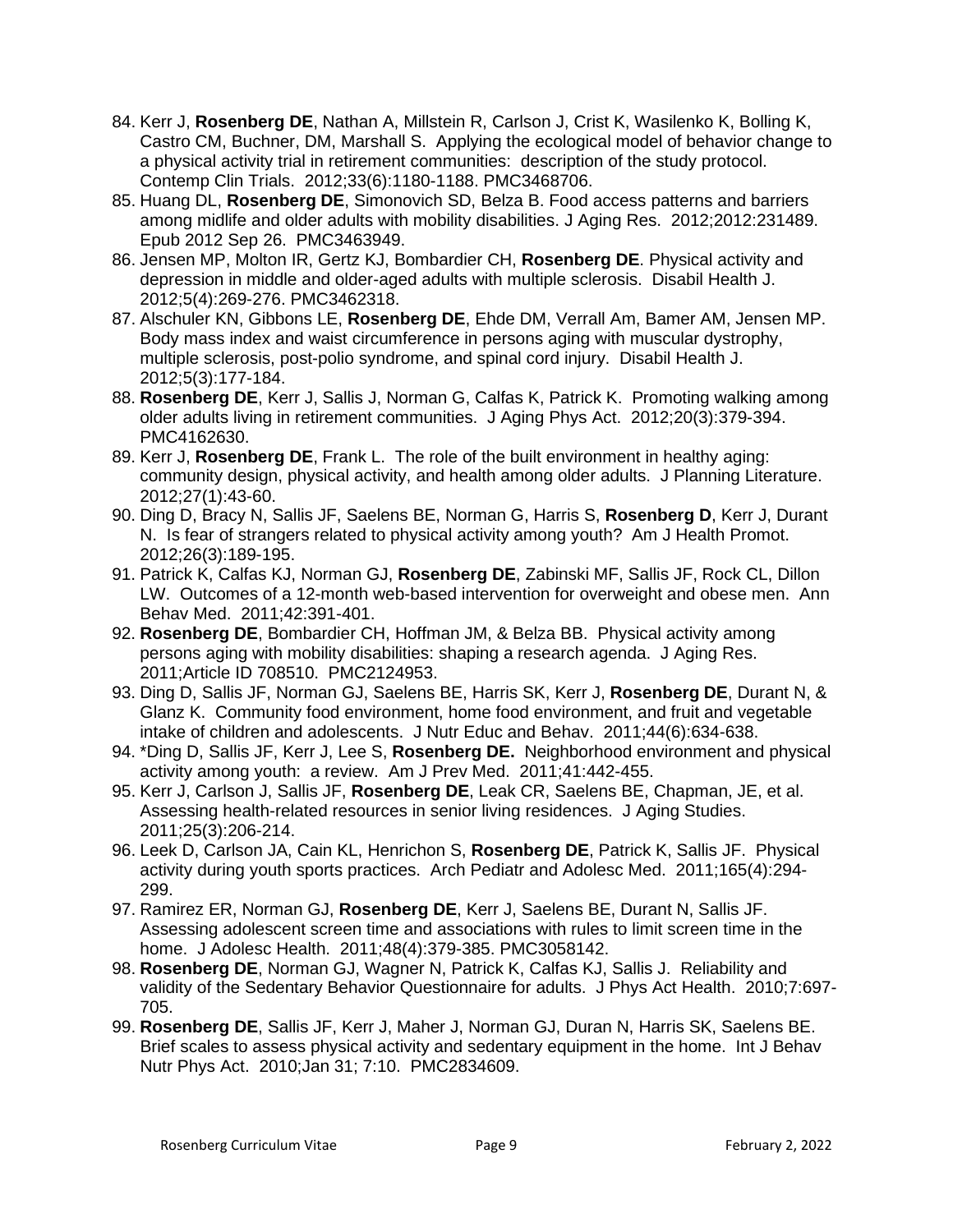- 100. Frank L, Kerr J, **Rosenberg DE**, King AC. Healthy aging and where you live: community design relationships with physical activity and body weight in older Americans. J Phys Act Health. 2010;7:S82-S90.
- 101. **Rosenberg DE**, Depp CA, Vahia IV, Reichstadt J, Palmer BW, Kerr J, Norman GJ, Jeste DV. Exergames for subsyndromal depression in older adults: a pilot study of a novel intervention. Am J Geriatr Psychiatry. 2010;18(3):221-226. PMC2827817. [top 10 most cited articles in AJGP in 2012].
- 102. **Rosenberg DE**, Ding M, Sallis, JF, Kerr J, Norman G, Durant N, Harris SK, Saelens BE, Sallis JF. Neighborhood Environment Walkability Scale for Youth (NEWS-Y): reliability and relationship with physical activity. Prev Med. 2009;49(2):213-218.
- 103. **Rosenberg DE**, Kerr J, Sallis JF, Patrick K, Moore DJ, King AC. Feasibility and outcomes of a multilevel place-based walking intervention for seniors: a pilot study. Health Place. 2009;15(1):173-179.
- 104. **Rosenberg DE**, Bull FC, Marshall AL, Sallis JF, Bauman AE. Assessment of sedentary behavior with the International Physical Activity Questionnaire. J Phys Act Health. 2008;5:S30-S44.
- 105. Coleman KJ, **Rosenberg DE**, Conway TL, Sallis JF, Saelens BE, Frank L, Cain K. Physical activity, weight status, and neighborhood characteristics of dog walkers. Prev Med. 2008;47(3):309-312. PMC2587031.
- 106. **Rosenberg DE**, Norman GJ, Sallis JF, Calfas KJ, Patrick K. Covariation of adolescent physical activity and dietary behaviors over 12-months. J Adolesc Health. 2007;41(5):472- 478. PMC2121661.
- 107. Norman GJ, Zabinski MF, Adams M, **Rosenberg DE**, Yaroch AL, Atienza AA. A review of e-health interventions for physical activity and dietary behavior change. Am J Prev Med. 2007;33(4):336-345. PMC2180189.
- 108. **Rosenberg DE**, Sallis JF, Conway TL, Cain KL, McKenzie TL. Active transportation to school over 2 years in relation to weight status and physical activity. Obesity. 2006;14:1771-1776.
- 109. Kerr J, **Rosenberg DE**, Sallis JF, Saelens BE, Frank LD, Conway TL. Active commuting to school: associations with built environment and parental concerns. Med Sci Sports and Exerc. 2006;38:787-793.

### Book Chapters:

- 1. **Rosenberg D**, Hoffman SA, Pellegrini C. (2018). Specific approaches to reduce sedentary behaviour in overweight and obese people. In M Leiztmann, C Jochem, D Schmid (Eds.), Sedentary behavior epidemiology (pp. 487-496). Cham, Switzerland: Springer International Publishing.
- 2. \*Eisenberg Y, Bouldin ED, Gell N, **Rosenberg DE**. (2017). Planning walking environments for people with disabilities and older adults. In C Mulley, K Gebel, and D Ding (Eds.), Walking: connecting sustainable transport with health (pp. 187-210). United Kingdom: Emerald Publishing.
- 3. Kerr J, **Rosenberg DE**, Patrick K. (2009). Creating environments to encourage physical activity. In C Depp and D Jeste (Eds.), Successful Cognitive and Emotional Aging (pp.263- 286). Washington, DC: American Psychiatric Association.
- 4. Sallis JF, **Rosenberg DE**, Kerr J. (2009). Early physical activity, sedentary behavior, and dietary patterns. In L Heinberg and J Thompson (Eds.), Obesity in Youth: Causes, Consequences, and Cures (pp. 37-58). Washington, DC: American Psychological Association.

### Published Technical Reports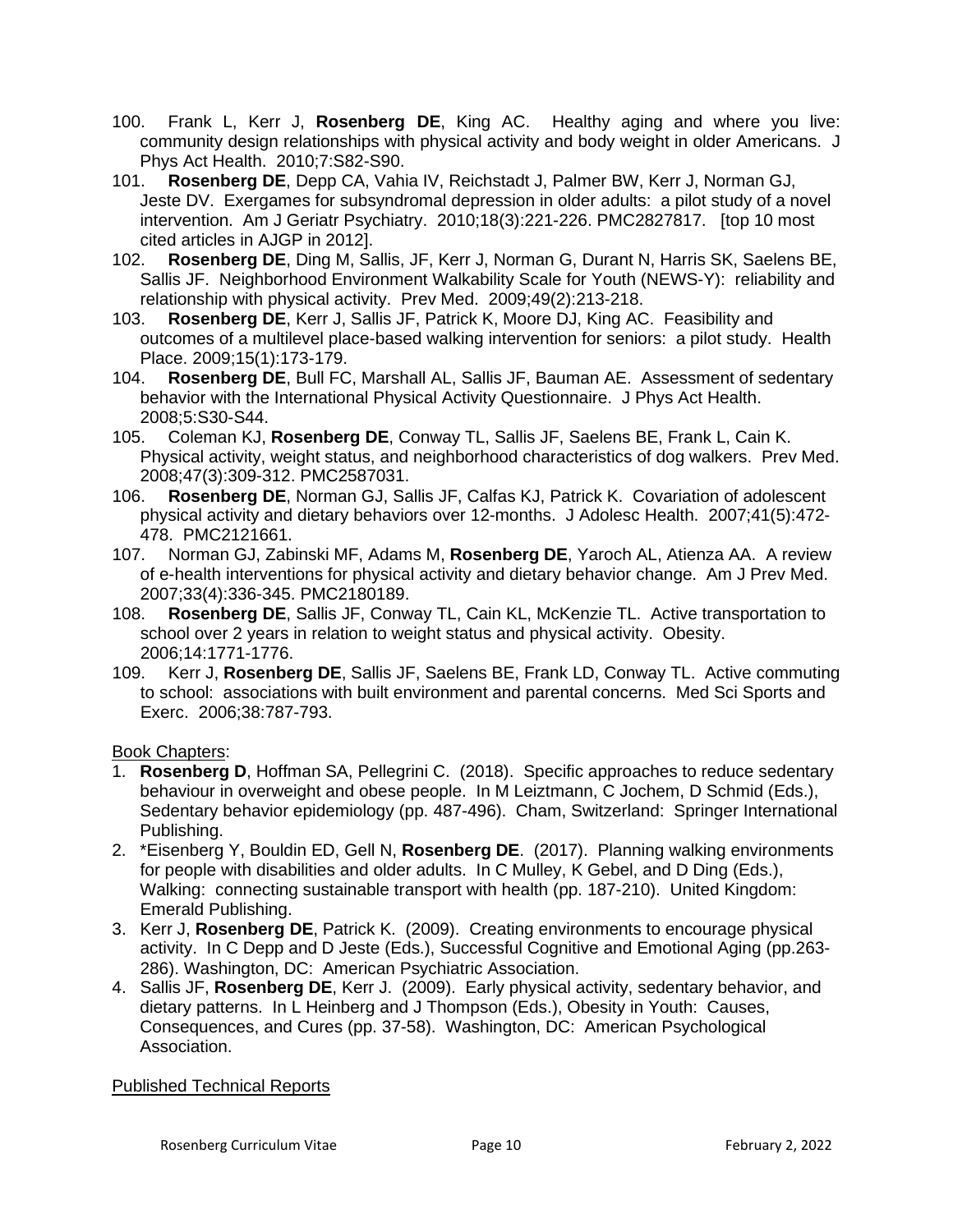- 1. Belza B, Allen P, Brown DR, Farren L, Janicek S, Jones DL, King DK, Marquez DX, Miyawaki CE, **Rosenberg D**. Mall walking: a program resource guide. Seattle, WA: University of Washington Health Promotion Research Center, 2015. <http://www.cdc.gov/physicalactivity/downloads/mallwalking-guide.pdf>
- 2. Wernli KJ, Brandzel SD, Buist DSM, Bush M, DeMartini W, Ichikawa L, Haas C, Henderson LM, Johnson D, Kerlikowske K, McColgin D, Miglioretti DL, Nekhlyudov L, Onega T, **Rosenberg DE**. 2019 Is Breast MRI Better at Finding Second Breast Cancers than Mammograms Alone for Breast Cancer Survivors? Washington, DC: Patient-Centered Outcomes Research Institute (PCORI).<https://doi.org/10.25302/5.2019.CE.13046656>

## Policy Briefs

- 1. **Rosenberg D**, Sallis J, Trinh L, Pekmezi D, Buscemi J, Fitzgibbon M, Whitsel L. Joint recommendation to increase federal efforts to promote physical activity during and after the COVID-19 pandemic. Society of Behavioral Medicine. June 2021.
- 2. Figueroa R, Bean M, Nock N, St George S, **Rosenberg D**, Soriano E, Roberts K, Buscemi J. Increasing diet-quality through pandemic EBT-benefit, SNAP, and school meals during and after COVID-19. Society of Behavioral Medicine. March 2021.

### Op-eds

1. Hoerster, K, **Rosenberg D**. Exercise away the coronavirus blues. Seattle Times, March 17, 2020. <https://www.seattletimes.com/opinion/exercise-away-the-covid-19-blues/>

# Articles

Rosenberg D, Trinh L. Reducing sedentary time during the COVID pandemic. Society of Behavioral Medicine *Outlook*, Published June 25, 2020.

Phillips S, Rosenberg D, Trinh L. Five ways to get more active. Society of Behavioral Medicine public facing article. Published March 21, 2019.

Rosenberg D, Millstein R, Trinh L. Physical activity SIG member spotlight: Dr. Melicia Whitt-Glover, Gramercy Research Group. Society of Behavioral Medicine *Outlook*, Summer 2019.

### Published Abstracts:

- 1. Gell N, **Rosenberg D**, Bellettiere J. Physical activity and sedentary behavior patterns prior to and during the COVID-19 pandemic. Symposium presented at the annual meeting for the Gerontological Society of American (online). Innovation in aging 2021;5: S339.
- 2. Hoerster KD, Romano E, Baquero B, Shannon KL, Getch R, Berney R, **Rosenberg DE**, Mooney S, Saelens B, Hall C. (2021). Process and Early Insights from the PATHSS Study (Participatory Active Transportation for Health in South Seattle): A Model for Community Engagement to Address Climate and Health Impacts. Paper presented as part of a symposium at the 42<sup>nd</sup> Annual Meeting of the Society of Behavioral Medicine. Ann Behav Med 2021;55: S535.
- 3. **Rosenberg D**, Walker R, Greenwood-Hickman MA, Richmire K, Bellettiere J, Wing D, LaCroix A. (2020). Patterns of sedentary behavior in a community-based cohort of older adults. Presented at the annual meeting for the Gerontological Society of America (online). *Innovation in Aging* 2020;4: S790.
- 4. \*Greenwood-Hickman, MA; Dahlquist, JM; Cooper, JB, **Rosenberg DE**. (2020, Nov). Impact of the COVID-19 Pandemic on Older Adults' Perceived Sedentary Behavior and Physical Activity. Poster session presented at Gerontological Society of America Annual Scientific Meeting 2020, online. Innovation in Aging 2020;4: S949.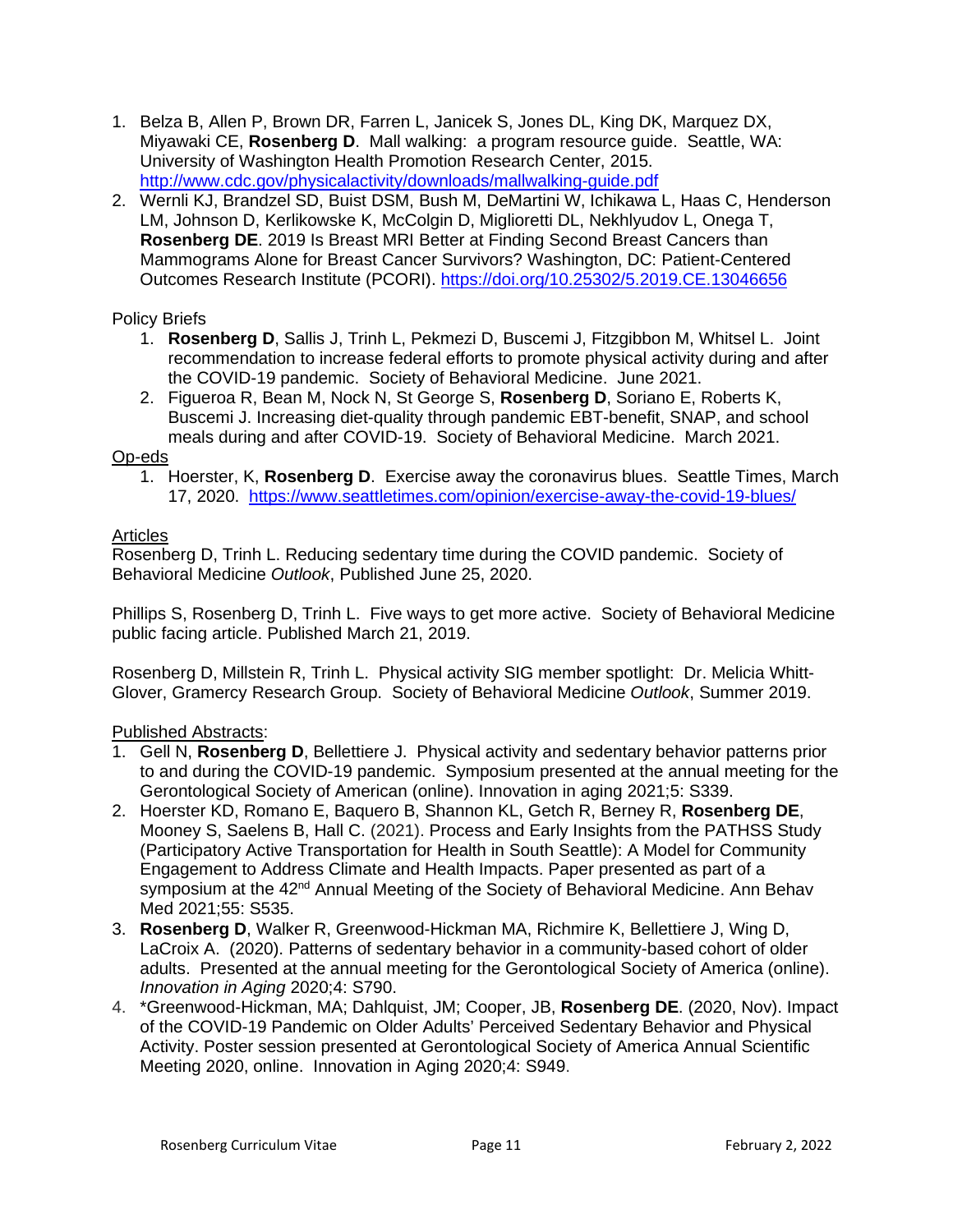- 5. **Rosenberg DE**, Keadle SK, Buman MP, Welch WA, Fanning J, Cadmus-Bertram L. Advancing the research agenda: current epidemiology, measures, and interventions for sedentary behavior. Ann Behav Med. 2020; 54:S399.
- 6. **Rosenberg DE**, Greenwood-Hickman MA, Zhou J, Walsh-Bailey C, Cooper J, Cook A, Arterburn D, Green B, Kerr J, McClure J. Methods for a randomized controlled trial to reduces sitting time in older adults with obesity. Ann Behav Med. 2020; 54:S399.
- 7. **Rosenberg DE.** (November, 2019). Sedentary behavior and physical activity in the Adult Changes in Thought Study. Chair of symposium presented at the Gerontological Society of America annual meeting. Austin, TX. *Innovation in Aging* 2019;3:S19-S20.
- 8. **Rosenberg DE**, Greenwood-Hickman MA, Walker R, Richmire K, Crane P, Larson EB, LaCroix A. (November, 2019).Sitting patterns, physical activity, and physical functioning in older adults. Symposium presented at the Gerontological Society of America annual meeting. Austin, TX. *Innovation in Aging* 2019;3:S20.
- 9. \*Gardiner P, Jefferis BJ, Richmire K, LaCroix AZ, Crane PK, Larson EB, **Rosenberg DE.**  (November, 2019). Association of 10-year walking trajectories with cognitive function in older adults: Adult Changes in Though Study. Symposium presented at the Gerontological Society of America annual meeting. Austin, TX. *Innovation in Aging* 2019;3:S20.
- 10. \*Patel K, LaCroix A, Crane P, Walker R, Richmire K, Larson EB, **Rosenberg DE**. (November, 2019). Associations of pain intensity with sedentary behavior and physical activity in older adults. Symposium presented at the Gerontological Society of America annual meeting. Austin, TX. *Innovation in Aging* 2019;3:S20.
- 11. \*Greenwood-Hickman M, Walker R, Richmire K, Larson EB, Crane PK, **Rosenberg DE**. (November, 2019). Associations between neighborhood characteristics and sitting patterns in older adults. Symposium presented at the Gerontological Society of America annual meeting. Austin, TX. *Innovations in Aging* 2019;3:S21.
- 12. Gell NM, Bouldin ED, **Rosenberg DE**. (November, 2019). Time spent in sedentary behavior domains and physical activity in U.S. older adults. Poster presented at the Gerontological Society of America annual meeting. Austin, TX. *Innovation in Aging* 2019;3:S169.
- 13. Hemmady S, **Rosenberg D**, Hannon P, Zhou J. (November, 2019). Effects of a sitting reduction intervention for obese older adults with depression. Poster presented at the Gerontological Society of America annual meeting. Austin, TX. *Innovation in Aging* 2019;3: S521.
- 14. **Rosenberg DE**, Gardiner P, Larouche ML, Rovniak LS, Cadmus-Bertram L, Conroy DE, Pratt CA. (March 2019). Sit less, stand more or move more: different approaches to reducing sedentary behavior in adults. Ann Behav Med. 2019; 53: S688. Symposium presented at the annual meeting for the Society of Behavioral medicine, Washington DC.
- 15. Vranceanu A, Greenberg J, Heapy A, Burgess DJ, Fanning J, Edmond SN, Millstein RA, Lin A, Zale EL, Bhimani R, Cross LJS, Taylor B, Meis L, Fu S…**Rosenberg D**. (March, 2019). Targeting increased physical activity within chronic pain treatments: innovative solutions to an old paradigm. Ann Behav Med. 2019;53: S434. Symposium presented at the annual meeting for the Society of Behavioral Medicine, Washington, DC.
- 16. Gardiner P, Nguyen NT, Lynch B, **Rosenberg D**, Johnson ST, Vallance J, Reid N. (March, 2019). Sedentary behavior is associated with poorer physical function in adults: metaanalysis. Ann Behav Med. 2019; 53: S504. Paper presented at the annual meeting for the Society of Behavioral Medicine, Washington, DC.
- 17. **Rosenberg D**, Anderson ME, Renz A, Kerr J, Arterburn D, McClure J. (April, 2018). How does a sitting reduction intervention alter sedentary, standing, and active time in older adults with obesity? Ann Behav Med. 2018; 52:S130. Symposium presented at the annual meeting for the Society of Behavioral Medicine, New Orleans, LA.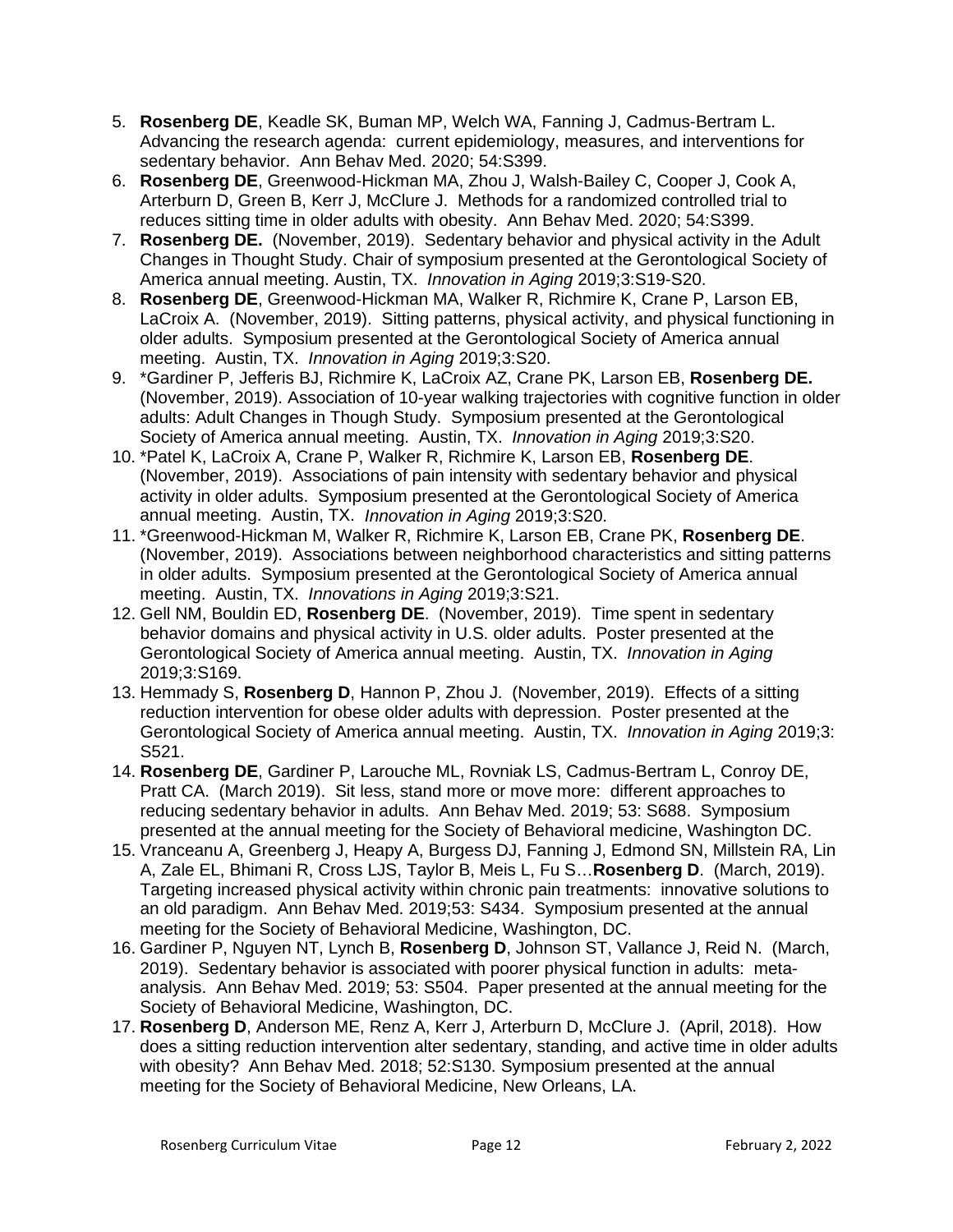- 18. Buman MP, Toledo MJL, Mullane SL, Takemoto ML, **Rosenberg DE**. Sitting less and moving more: emerging methods and strategies for reducing sedentary behavior. Ann Beh Med. 2018; 52: S428. Symposium presented at the annual meeting for the Society of Behavioral medicine, New Orleans, LA.
- 19. Takemoto ML, Godbole S, Nebeker C, Nichols J, Natarajan L, Madanat H, **Rosenberg D**, Kerr J. the search for the ejecting chair: a mixed methods analysis of tool use in a sedentary behavior intervention. Ann Beh Med. 2018; 52: S430. Symposium presented at the annual meeting for the Society of Behavioral medicine, New Orleans, LA.
- 20. \*Matson TE, Renz AD, Anderson ML, Greenwood-Hickman MA, McClure JB, **Rosenberg DE**. Psychosocial outcomes following a randomized pilot trial tor educe sitting time in older adults with obesity. Ann Beh Med. 2018; 52: S342.Poster presented at the 2018 annual meeting for the Society of Behavioral Medicine, New Orleans, LA.
- 21. Takemoto ML, Lewars B, Hurst S, Crist K, Nebeker C, Nichols J, **Rosenberg D**, Kerr J. Exploring user perspectives toward wearable devices through focus groups to design usercentered behavioral interventions. Ann Beh Med 2018; 52: S389. Paper presented at the 2018 annual meeting for the Society of Behavioral Medicine, New Orleans, LA.
- 22. **Rosenberg, DE**, Kadokura E, Bouldin E, Miyawaki C, Higano CS, Hartzler AL. Acceptability of Fitbit for physical activity tracking within clinical care among men with prostate cancer. AMIA Annu Symp Proc. 2017; Feb 10: 2050-1059. Paper presented at the 2016 Annual Symposium of the American Medical Informatics Association, Chicago, IL.
- 23. **Rosenberg D**, Carlson J, Godbole S, Kerr J. Older adult sedentary behavior change in the context of a physical activity intervention. Ann Behav Med. 2016;56: S216. Paper presented at the annual meeting for the Society of Behavioral Medicine, San Antonio, TX.
- 24. **Rosenberg DE**, Buchner D, Marshall S, Di C, Zhang Y, LaCroix AZ. Relationship between sedentary behaviors and falls in older women. Gerontologist. 2015;55:S483. Symposium presented at the annual meeting for the Gerontological Society of America, Orlando, FL.
- 25. LaCroix AZ, Rillamas-Sun E, Di C, Buchner D, **Rosenberg DE**, Evenson K, Stefanick ML. Associations of accelerometer-measured volume and intensity of physical activity and sedentary behavior with cardiovascular disease risk in older women. Gerontologist. 2015;55:S484. Symposium presented at the annual meeting for the Gerontological Society of America, Orlando, FL.
- 26. Buchner D, Di C, Zhang Y, Rillamas-Sun E, **Rosenberg DE**, LaCroix AZ. The relationship of objectively measured physical activity to physical performance in older women. Gerontologist. 2015;55:S484. Symposium presented at the annual meeting for the Gerontological Society of America, Orlando, FL.
- 27. **Rosenberg DE**, King DK, Allen P, Jones D, Marquez DX, Brown D, Belza B. Systematic observations to characterize users of walking programs. Gerontologist. 2015;55:S519. Symposium presented at the annual meeting for the Gerontological Society of America, Orlando, FL.
- 28. **Rosenberg D**, Wang L, Crist K, Kerr J. Multilevel intervention for physical activity in retirement communities.Ann Behav Med. 2015;49:S159. Symposium presented at the annual meeting for the Society of Behavioral Medicine, San Antonio, TX, April 2015.
- 29. Millstein, RA, Hoerster KD, Rosenberg DE, Reiber GN, Nelson K., Saelens BE. Individual, social, and neighborhood associations with sitting time among veterans. Ann Behav Med 2015;49:S200. Poster presented at annual meeting for the Society of Behavioral Medicine, San Antonio, TX, April 2015.
- 30. **Rosenberg DE**, Gell N, Arterburn D. Sedentary time is associated with markers of unhealthy diet in older adults. Gerontologist. 2013;53:S161-162. Poster presented at the Gerontological Society of America, New Orleans, LA.
- 31. **Rosenberg DE**, Kerr J, Poon L, Carlson J, Crist K, Marshall S, Wasilenko K. Relationship between sedentary time and emotional health among older adults in retirement facilities.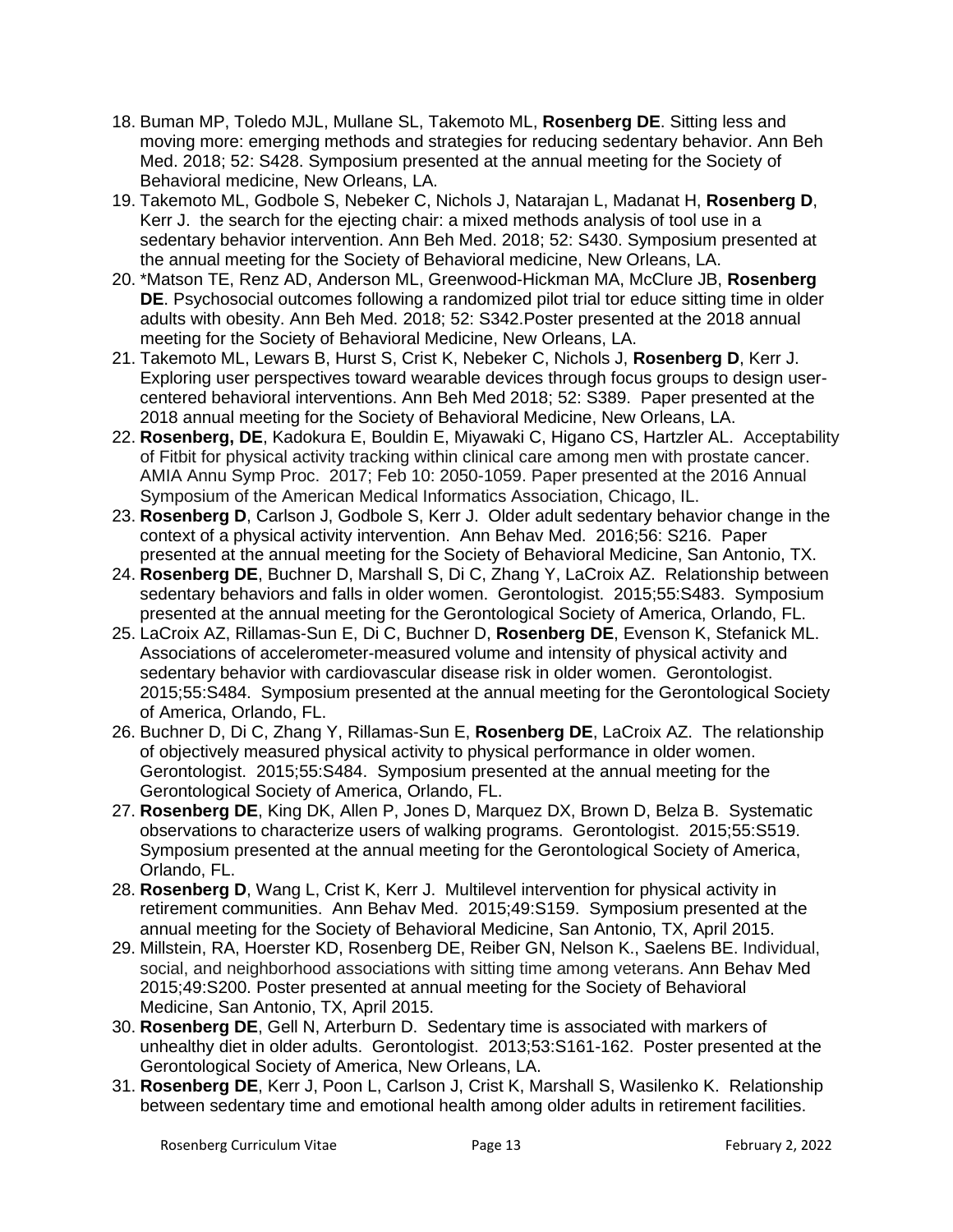Ann Behav Med. 2013;45:S255. Paper presented at the annual meeting for the Society of Behavioral Medicine, San Francisco, CA, March 2013.

- 32. **Rosenberg DE**, Kerr J, Sallis JF, Patrick K. Outcomes of a multilevel walking intervention for very old adults. Ann Behav Med. 2010;39:S153. [Outstanding Dissertation Award; Physical Activity SIG Student Research Award]. Poster presented at the annual meeting for the Society of Behavioral Medicine, Seattle, WA.
- 33. Ding D, Sallis J, Bracy N, **Rosenberg DE**, Kerr J, Norman G, Durant N, Saelens B, Harris S. Perceived stranger danger: demographic variation and associations with youth physical activity. Ann Behav Med. 2010;39:S53. Paper presented at the annual meeting for the Society of Behavioral Medicine, Seattle, WA.
- 34. Durant NH, Kerr JF, **Rosenberg DE**, Norman GJ, Saelens BE, Harris SK, Sallis JF. Unsafe neighborhoods promote TV watching in young children. Ann Behav Med. 2010;39:S53. Paper presented at the annual meeting for the Society of Behavioral Medicine, Seattle, WA.
- 35. **Rosenberg DE**, Norman GJ, Sallis JF, Patrick K, Calfas KJ. Two year outcomes of a health-care based intervention targeting physical activity, sedentary behavior and diet among adolescents. Ann Behav Med. 2009;37:S17. [Meritorious Student Abstract]. Paper presented at the annual meeting for the Society of Behavioral Medicine, Montreal, Canada.
- 36. **Rosenberg DE**, Sallis JF, Kerr J, Norman GJ, Durant N, Harris S, Saelens B. Home food availability may be a marker for a less obesogenic home environment. Ann Behav Med. 2009;37:S33. Paper presented at the annual meeting for the Society of Behavioral Medicine, Montreal, Canada.
- 37. **Rosenberg DE**, Kerr J, Sallis JF, Patrick K, Moore DJ. Pedometer step counts and health status among older adults in retirement communities. Ann Behav Med. 2008;35:S64. Poster presented at the annual meeting for the Society of Behavioral Medicine, San Diego, CA.
- 38. **Rosenberg DE**, Norman G, Sallis JF, Calfas KJ, Patrick K. Do lifestyle behaviors predict change in BMI over 2 years in adolescents? Ann Behav Med. 2008;35:S203. Poster presented at the annual meeting for the Society of Behavioral Medicine, San Diego, CA.
- 39. **Rosenberg DE**, Kerr J, Sallis JF, Patrick K. Development of an innovative multilevel intervention strategy for increasing walking in Continuing Care Retirement Communities. Gerontologist. 2007;47:S349. Poster presented at the annual meeting for the Gerontological Society of America, San Francisco, CA.
- 40. **Rosenberg DE**, Conway TL, Sallis JF, Saelens BE, Frank L, Cain K, Coleman K. Physical activity and neighborhood characteristics of dog walkers. Med Sci Sports Exerc. 2007;39:S196. Poster presented at the annual meeting for the American College of Sports Medicine, New Orleans, LA.
- 41. **Rosenberg DE**, Kerr J, Patrick K, Moore D, Sallis JF. Feasibility of a senior walking intervention using site-specific maps and individualized goal-setting. Ann Behav Med. 2007;33:S65. Poster presented at the annual meeting for the Society of Behavioral Medicine, Washington, DC.
- 42. **Rosenberg DE**, Norman GJ, Wagner N, Sallis JF, Calfas KJ, Patrick K. Reliability and validity of a sedentary behavior inventory for adults. Ann Behav Med. 2007;33:S20. Paper presented at the annual meeting for the Society of Behavioral Medicine, Washington, DC.
- 43. **Rosenberg DE**, Norman GJ, Calfas KJ, Sallis JF, Patrick K. Covariation between 12-month change in dietary and physical activity behaviors in adolescents. Ann Behav Med. 2006;31:S96. Paper presented at the annual meeting for the Society of Behavioral Medicine, San Francisco, CA.
- 44. **Rosenberg DE**, Sallis JF, Conway T, Saelens BE, Frank L, Cain K. Psychosocial correlates of physical activity by neighborhood walkability and income. Ann Behav Med. 2006;31:S96.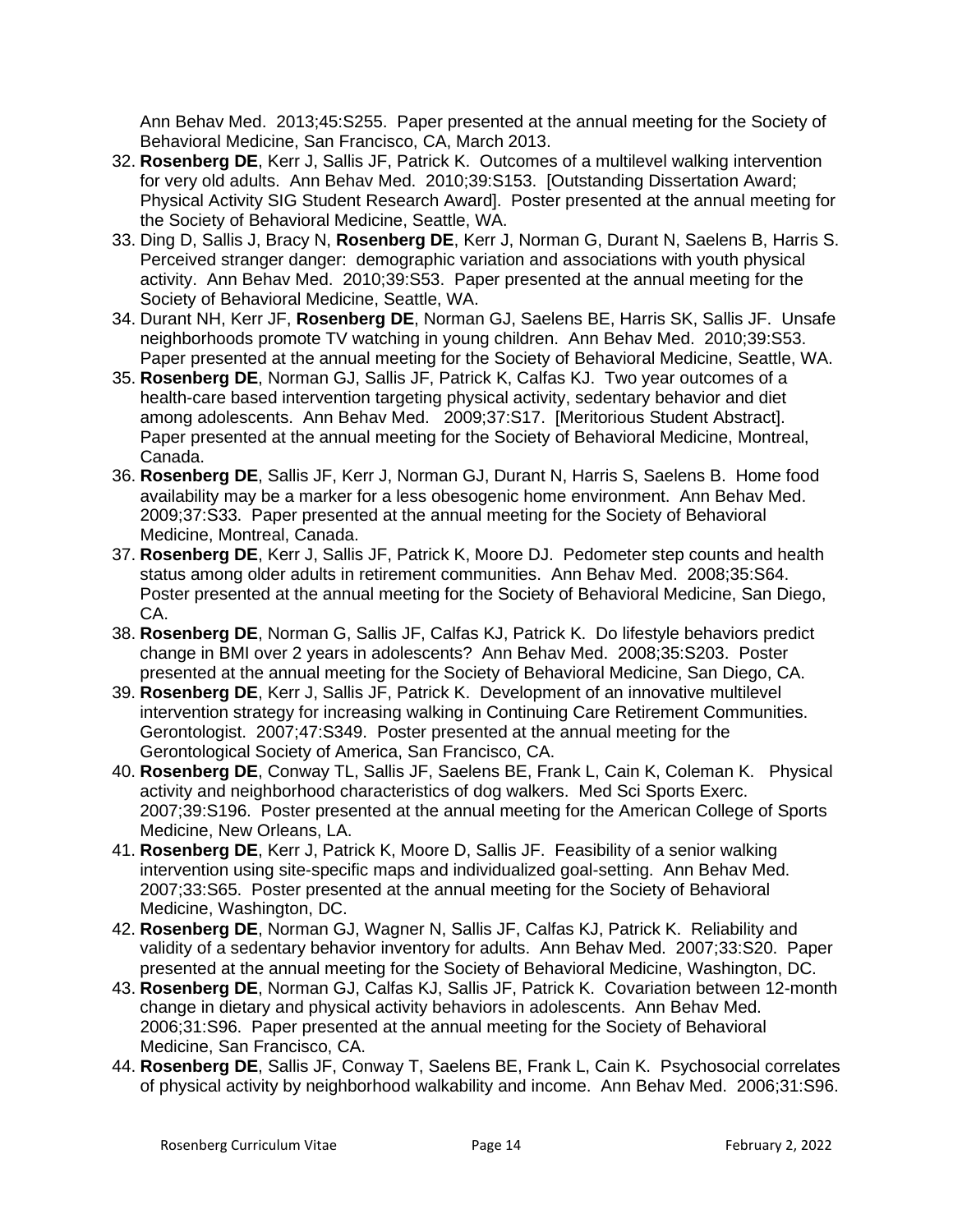Paper presented at the annual meeting for the Society of Behavioral Medicine, San Francisco, CA.

- 45. **Rosenberg DE**, Calfas KJ, Norman GJ, Zabinski MF, Patrick K. Self-management strategies as mediators of physical activity in adolescents. Ann Behav Med. 2005;29:S67. Poster presented at the annual meeting for the Society of Behavioral Medicine, Boston, MA.
- 46. **Rosenberg DE**, Kerr J, Sallis JF, Saelens BE, Frank L, Cain K. Parental and environmental correlates of walking to school. Ann Behav Med. 2005;29:S114. [Citation Abstract]. Paper presented at the annual meeting for the Society of Behavioral Medicine, Boston, MA.
- 47. **Rosenberg DE**, Calfas KJ, Norman GJ, Patrick K, Elder JP. Adolescent strategy use, stage of change, and physical activity behavior. Ann Behav Med. 2004;27:S90. Poster presented at the annual meeting for the Society of Behavioral Medicine, Baltimore, MD.
- 48. **Rosenberg DE**, Sallis JF, Conway T, Hill JO. The health effects of active modes of transportation to school. Ann Beh Med. 2004;27:S114. Paper presented at the annual meeting for the Society of Behavioral Medicine, Baltimore, MD.

# Additional Presentations of Research Findings at Professional Meetings:

- 1. **Rosenberg D**, Gardiner P, Greenwood-Hickman MA. (October, 2021). Physical activity and sedentary behavior in cognitive and functional aging: the Adult Changes in Thought cohort. Symposium presented at the International Society for Physical Activity and Health. Vancouver, BC.
- 2. **Rosenberg D**, Greenwood-Hickman MA, Zhou J, Cooper J, Arterburn D, Cook A. (November, 2021). Device-measured Sedentary Patterns and Physical Activity Before and During the COVID-19 Pandemic. Gerontological Society of America annual meeting (Phoenix, AZ) [virtual presentation].
- 3. Trinh L, Alibhai SMH., Culos-Reed N, Sabiston CM, Jones JM, **Rosenberg DE**, & Faulkner G. (June, 2020). Associations of Light Physical Activity, Moderate-to-Vigorous Physical Activity and Sedentary Behaviour with Quality of Life in Men on Androgen Deprivation Therapy (ADT) for Prostate Cancer: A Quantile Regression Analysis. Will be presented as a poster presentation at the International Society of Behavioral Nutrition and Physical Activity Annual Meeting, Auckland, New Zealand.
- 4. **Rosenberg DE**. (June, 2019). Protocol of a randomized controlled trial to reduce long-term sitting in older adults. Symposium presented at the International Society for Behavioral Nutrition and Physical Activity annual meeting, Prague, Czech Republic.
- 5. **Rosenberg DE**, Anderson M, Renz A, Matson T, Lee AK, McClure J, Kerr J, Arterburn D. (November, 2018). Changes in sitting patterns following a randomized controlled trial to reduce sedentary time in older adults with obesity. Poster presented at the Gerontological Society of America, annual meeting, Boston, MA.
- 6. **Rosenberg DE**, Matson TE, Anderson ML, Renz AD, Kerr J, Arterburn D, McClure J. (October, 2018). The impact of a sitting reduction intervention on cardiometabolic health in obese older adults. Poster presented at the International Society for Physical Activity and Health meeting, London, UK.
- 7. **Rosenberg DE**, Anderson M, Bobb JF, Larson E, LaCroix A. (July, 2018). Objective monitoring of physical activity and sedentary time within the Adult Changes in Thought (ACT) Cohort Study. Poster presented at the Alzheimer's Association International Conference, Chicago, IL.
- 8. **Rosenberg DE**, Gardiner P. (June, 2016). Interventions to reduce sedentary behavior in later life. Symposium presented at the World Congress on Active Aging, Melbourne, Australia.
- 9. Trinh L, **Rosenberg DE**, Arbour-Nicitopoulos KP, Sabiston CM, Alibhai SMH, Jones JM, Berry SR, Loblaw A, Faulkner GE. (April, 2016). Patterns of sedentary behavior and quality of life among men on androgen deprivation therapy for prostate cancer. Late-breaking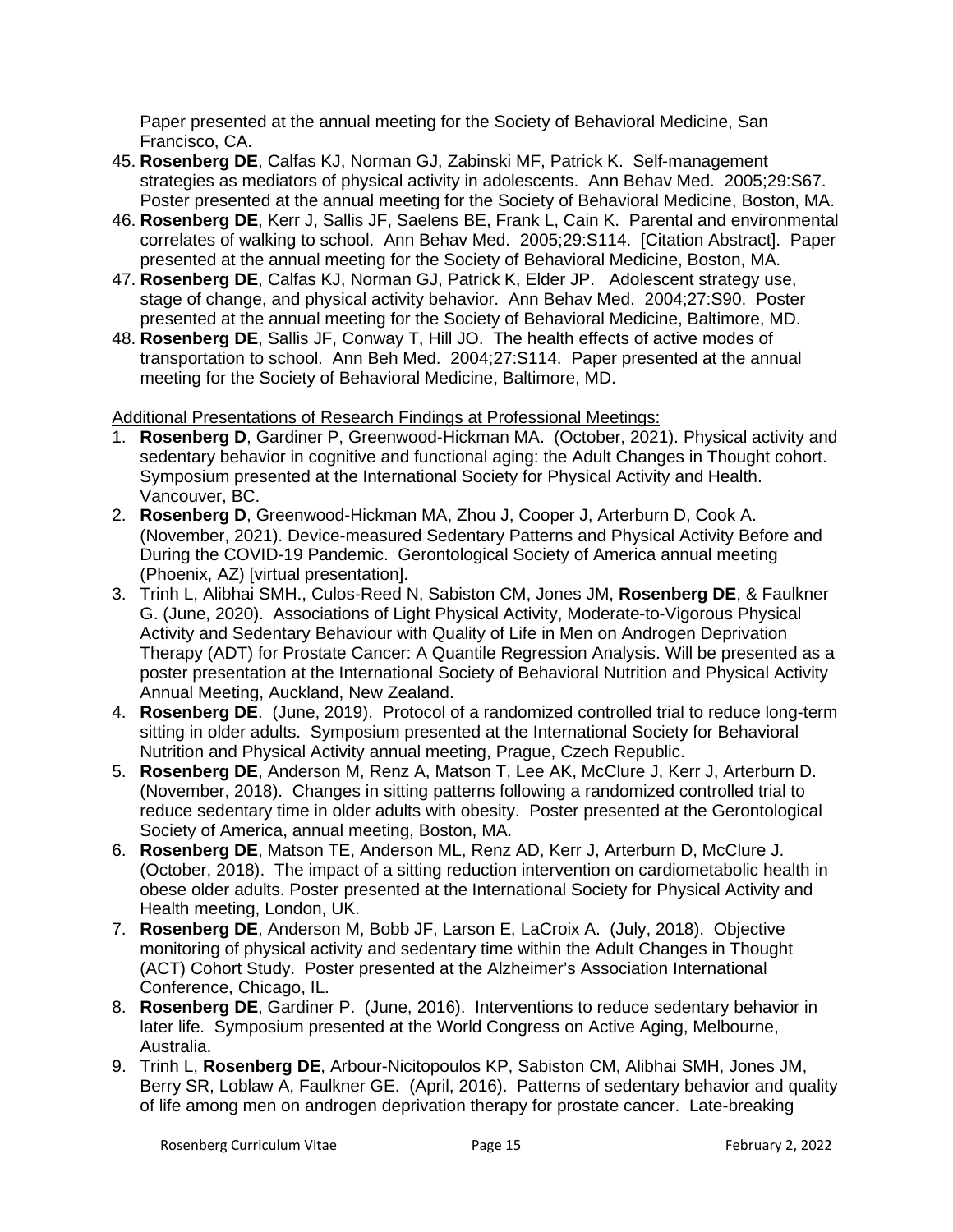poster presented at the annual meeting for the Society of Behavioral Medicine. Washington DC.

- 10. **Rosenberg D**, Kadokura E, Vilardaga R. (April, 2016). Can inactivity alert features in fitness trackers improve breaks from sitting in obese older adults? Late-breaking poster presented at the annual meeting for the Society of Behavioral Medicine. Washington, DC.
- 11. **Rosenberg D**, Kadokura E, Clayton J, Bouldin E, Chubak J, Higano CS. Characterizing sedentary time in men with prostate cancer (2015, October). Sedentary Conference, Urbana-Champaign, IL.
- 12. Bellettiere J, Singhania A, Natarajan L, **Rosenberg D**, LaCroix AZ, Godbole S, & Kerr J. (2015, September). Time spent in short-unbroken bouts of sedentary time has differential associations with health than time spent in prolonged unbroken bouts; a study in older adults. Presentation at the International Conference of Diet and Activity Measurement. Brisbane, Australia.
- 13. Bellettiere J, Singhania A, Natarajan L, LaCroix A, **Rosenberg D**, Godbole S, Kerr J. (2015, September). Time Spent in Short-Unbroken Bouts of Sedentary Time has Differential Associations with Health than Time Spent in Prolonged Unbroken Bouts; A Study in Older Adults. Poster presented at the International Conference on Diet and Activity Methods. Brisbane, Australia.
- 14. Brandzel S, **Rosenberg D**, Bush M, Johnson D, Henderson L, Kerlikowske K, Onega T, DeMartini W, Wernli KJ. (2015, March). A qualitative examination of patient experiences and preferences regarding surveillance breast imaging after treatment for breast cancer. Poster presented at the American Society of Preventive Oncology annual meeting. University of Alabama at Birmingham.
- 15. \*Gell NM, Jones SW, **Rosenberg DE**. (2014, November). Change in sitting and stepping behavior across the day after a sedentary behavior intervention. Late breaking poster presented at the annual meeting of the Gerontological Society of America. Washington, DC.
- 16. \*Gell NM, Kerr J, Black M, **Rosenberg DE**. (2014, October). Barriers and facilitators of using mobile health devices among older adults. Mobile Health in Rehabilitation Conference. Boston, MA.
- 17. Gell N, **Rosenberg D**, Grothaus L, Arterburn D. (2014, June). Using health risk assessments to understand older adult sedentary time. Poster presented at the annual meeting of the Society for Epidemiological Research. Seattle, WA.
- 18. Kerr J, Marshall S, Golshan S, Crist K, Bolling K, **Rosenberg D**, Sallis J, Buchner D. (2014, May). Effects of a multilevel intervention on step counts in older adults at three months. Oral presentation at the annual meeting of the International Society for Behavioral Nutrition and Physical Activity. San Diego, CA.
- 19. Kerr J, **Rosenberg D**, Carlson J, Saelens B, Owen N, Cain K, Conway T, Sallis J. (2014, May). Sedentary time and depressive symptoms in adults: exploring moderators. Poster presentation at the annual meeting of the International Society for Behavioral Nutrition and Physical Activity. San Diego, CA.
- 20. Kerr J, Atkin A, Carlson J, **Rosenberg D**, Saelens B, Conway T, Owen N, Sallis J. (2014, May). Ecological correlates of sedentary time in adolescents: individual, interpersonal, home and neighborhood. Poster presentation at the annual meeting of the International Society for Behavioral Nutrition and Physical Activity. San Diego, CA.
- 21. Millstein R, Kerr J, Wang L, Golshan S, Crist K, **Rosenberg D**. (2014, May). Exploring relationships between physical activity and mental health in three older adult populations. Poster presented at the annual meeting of the International Society for Behavioral Nutrition and Physical Activity. San Diego, CA.
- 22. **Rosenberg DE**, Gell N, Greenwood-Hickman MA, Renz A, Arterburn D. (2014, May). Reducing sitting time in older adults with obesity. Poster presented at the annual meeting of the International Society for Behavioral Nutrition and Physical Activity. San Diego, CA.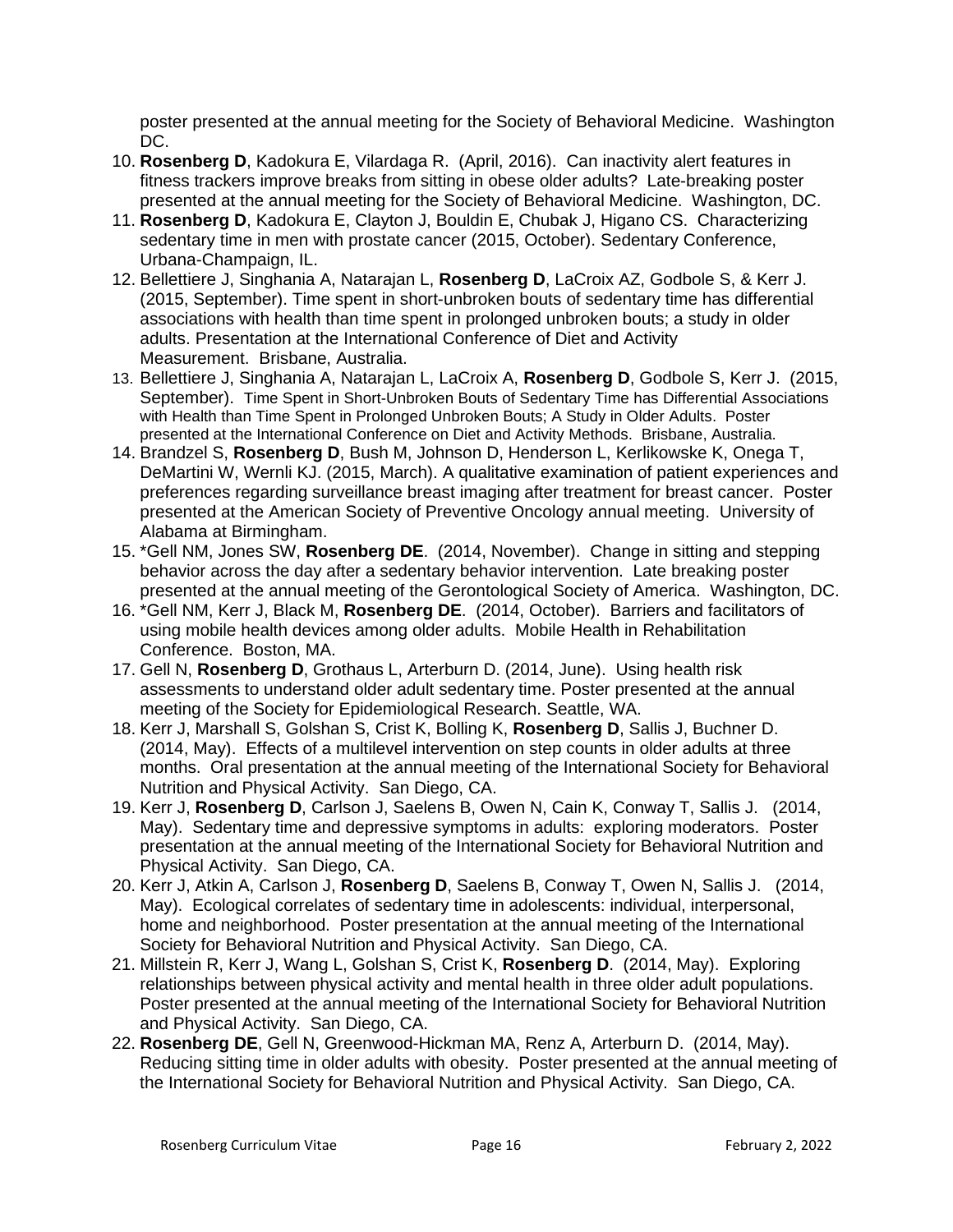- 23. **Rosenberg DE**, Grothaus L, Gell N, Arterburn D. (2014, April). Using health risk assessments to understand older adult sedentary time. Poster presented at the annual meeting for the HMO Research Network. Phoenix, AZ.
- 24. **Rosenberg DE**, Gell N, Kerr J, Carlson JA, Belza B. (2013, November). Using GPS to examine active transportation patterns among people aging with mobility disabilities. Oral presentation at the American Public Health Association annual meeting, Boston, MA.
- 25. **Rosenberg DE**, Kerr J. (2013, November). Promoting physical activity among older adult populations and built environment changes in retirement communities for optimal aging. Pre-conference Workshop at the Gerontological Society of America, New Orleans, LA.
- 26. \*Greenwood-Hickman, MA, Renz A**, Rosenberg DE**. (2013, September). Barriers and facilitators to reducing sedentary time among older adults with obesity. Poster at the University of Washington Elder Friendly Futures conference.
- 27. **Rosenberg DE**, Gell N, Papadopoulos H. (2013, June). Objectively quantifying physical activity in an evidence-based program for older adults. Poster at the International Conference on Ambulatory Monitoring of Physical Activity and Movement annual meeting, Amherst, MA.
- 28. Kerr J, Crist K, Marshall S, **Rosenberg DE**, Castro C, Sallis J, Wasilenko K, Bolling K, Chen J, Wang L. (2013, February). Comprehensive evaluation of a multilevel physical activity intervention in older adults. Oral presentation at the Active Living Research annual meeting, San Diego, CA.
- 29. Bombardier C, **Rosenberg DE**, Artherholt S, Motl R, Jensen M. (2012, October). Depression and physical activity among adults with multiple sclerosis, muscular dystrophy, spinal cord injury, and post-polio syndrome. Poster presented at the European Committee for Treatment and Research in Multiple Sclerosis, Lyon, France.
- 30. Bethancourt H, **Rosenberg DE**, Beatty T, Arterburn D. (2012, September). Barriers and facilitators of physical activity among Medicare members. Poster presented at Creating Elder Friendly Communities: A University of Washington Gerontology Research Forum, Seattle, WA.
- 31. **Rosenberg DE**, Belza B, Petz S. (2012, May). Adapting the Neighborhood Environment Walkability Scale for Older Adults with Mobility Disabilities. Symposium presented at the International Society for Behavioral Nutrition and Physical Activity, Austin, TX.
- 32. **Rosenberg DE**, Bombardier C, Jensen M, Goetz M, Ehde D. (2011, November). Physical activity and depression among people aging with disabilities. Oral presentation at the American Public Health Association annual meeting, Washington, DC.
- 33. **Rosenberg DE**, Belza B, Petz S. (2011, November). The Built Environment, Accessibility, and Mobility Study. Oral presentation at the American Public Health Association annual meeting, Washington, DC.
- 34. **Rosenberg DE**, Belza B. (2011, November). Using GPS to enhance our understanding of mobility in older adults. Oral presentation at the Gerontological Society of America annual meeting, Boston, MA.
- 35. Jensen M, Molton I, Gertz K, Bombardier C, **Rosenberg DE**. (2011, October). Physical activity and depression in middle and older-aged adults with multiple sclerosis. Poster presented at the European and Americas Committees for Treatment and Research in Multiple Sclerosis, Amsterdam, Netherlands.
- 36. Petz S, **Rosenberg DE**, Belza B. (2011, April). GPS-directed interviewing: a technologydriven qualitative approach. Poster presented at the Western Institute of Nursing annual conference, Las Vegas, NV.
- 37. Kerr J, **Rosenberg DE**, Marshall S. (2011, April). An ecological multi-level physical activity intervention in retirement communities. Workshop presented at the American Society on Aging annual conference, San Francisco, CA.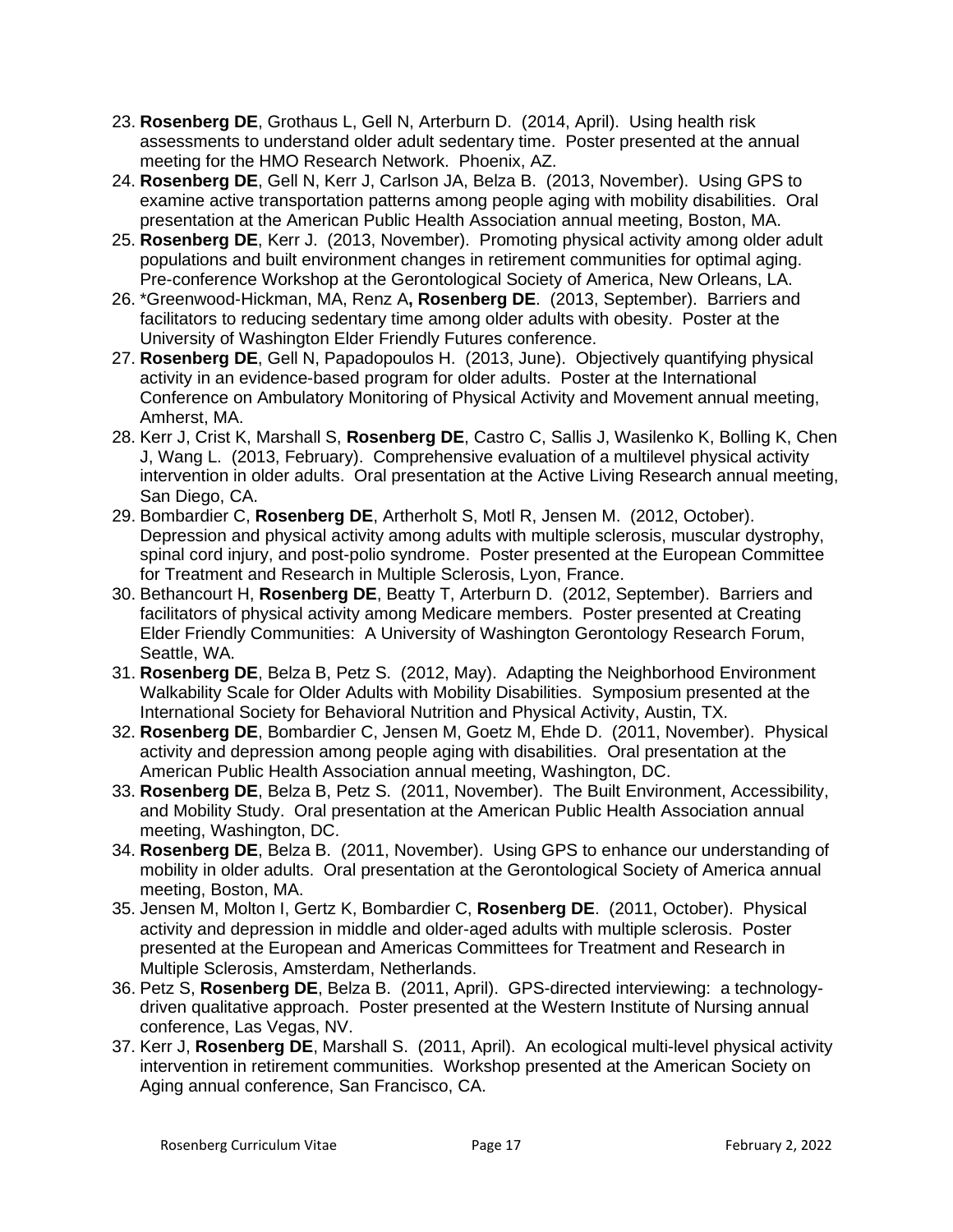- 38. **Rosenberg DE**, Sallis JF, Kerr J, Norman GJ, Durant N, Harris SK, Saelens BE. (2010, February). Dog walking among youth: relationships with physical activity, BMI, and built environment. Poster presented at the annual Active Living Research conference, San Diego, CA.
- 39. Carlson JA, Kerr J, **Rosenberg DE**, Sallis JF, Saelens BE, Leak CR, Frank LD, Chapman JE, King AC. (2010, April). Development and evaluation of the Audit of Physical Activity Resources for Seniors (APARS) tool. Rapid communications poster presented at the annual meeting for the Society of Behavioral Medicine, Seattle, WA.
- 40. **Rosenberg DE**, Depp C, Vahia I, Jeste D, Reichstadt J. (2009, June). An exergame pilot study to improve mental and physical health among older adults. Lecture presented at the 2009 Games for Health Conference, Boston, MA.
- 41. **Rosenberg DE**, Kerr J, Sallis J. (2009, February). Use of on- and off-site environments for walking by older adults living in retirement communities. Poster presented at the 2009 Active Living Research conference, San Diego, CA.
- 42. Restivo MD, **Rosenberg DE**, Kerr J, Patrick K. (2008, May). Development of a brief screening tool to assess physical functioning in older adults. Poster presented at the annual meeting for the American Geriatrics Society, Washington, DC.
- 43. Quiqley CA, Sallis JF, **Rosenberg DE**, Conway TL, Saelens BE, Frank LD. (2008, March). Psychosocial correlates of adult physical activity: do they differ for blacks and whites? Rapid communications poster presented at the annual meeting for the Society of Behavioral Medicine, San Diego, CA.
- 44. **Rosenberg DE**, Maher J, Sallis JF, Kerr J, Norman G, Saelens BE, Harris SK, Durant N. (2008, April). Home environment related to activity, sedentary behavior, and body mass index in children and adolescents. Poster presented at the annual meeting for Active Living Research, Washington, DC.
- 45. **Rosenberg DE**, Kerr J, Sallis JF, Norman G, Saelens BE, Harris SK, Durant N. (2008, April). Built environment characteristics and neighborhood-based physical activity among youth. Poster presented at the International Congress of Physical Activity and Public Health, Amsterdam, Netherlands.
- 46. Kerr J, Saelens BE, **Rosenberg DE**, Norman G, Durant N, Eggerman J, Sallis JF. (2006, February). Active Where?: multi-region formative research to understand children's activity environments. Poster presented at the annual meeting for Active Living Research, San Diego, CA
- 47. Sallis JF, Norman GJ, Calfas KP, **Rosenberg DE**, Zabinski MF, Patrick K. (2004, August). Cognitive and behavioral self-regulatory processes in adolescent physical activity and nutrition change: PACE+. Poster presented at the annual meeting of the International Society of Behavioral Medicine, Mainz, Germany.

# **Webinars**

- 1. Invited Presenter, "Mobile tools in Sedentary Behavior and Physical Activity Research." American College of Sports Medicine Northwest Chapter November, 2019.
- 2. Invited panelist, "Mid-Career Transitions." Society of Behavioral Medicine webinar November, 2018.
- 3. Moderator, "Current Approaches to Physical Activity Promotion." Society of Behavioral Medicine webinar, December 2018.
- 4. Presenter, "Wearable devices to support sedentary behavior reduction in older adults with overweight and obesity." Society of Behavioral Medicine webinar, November 2017.

### **Ad-Hoc Peer Review**

American Journal of Preventive Medicine **International Journal of Obesity**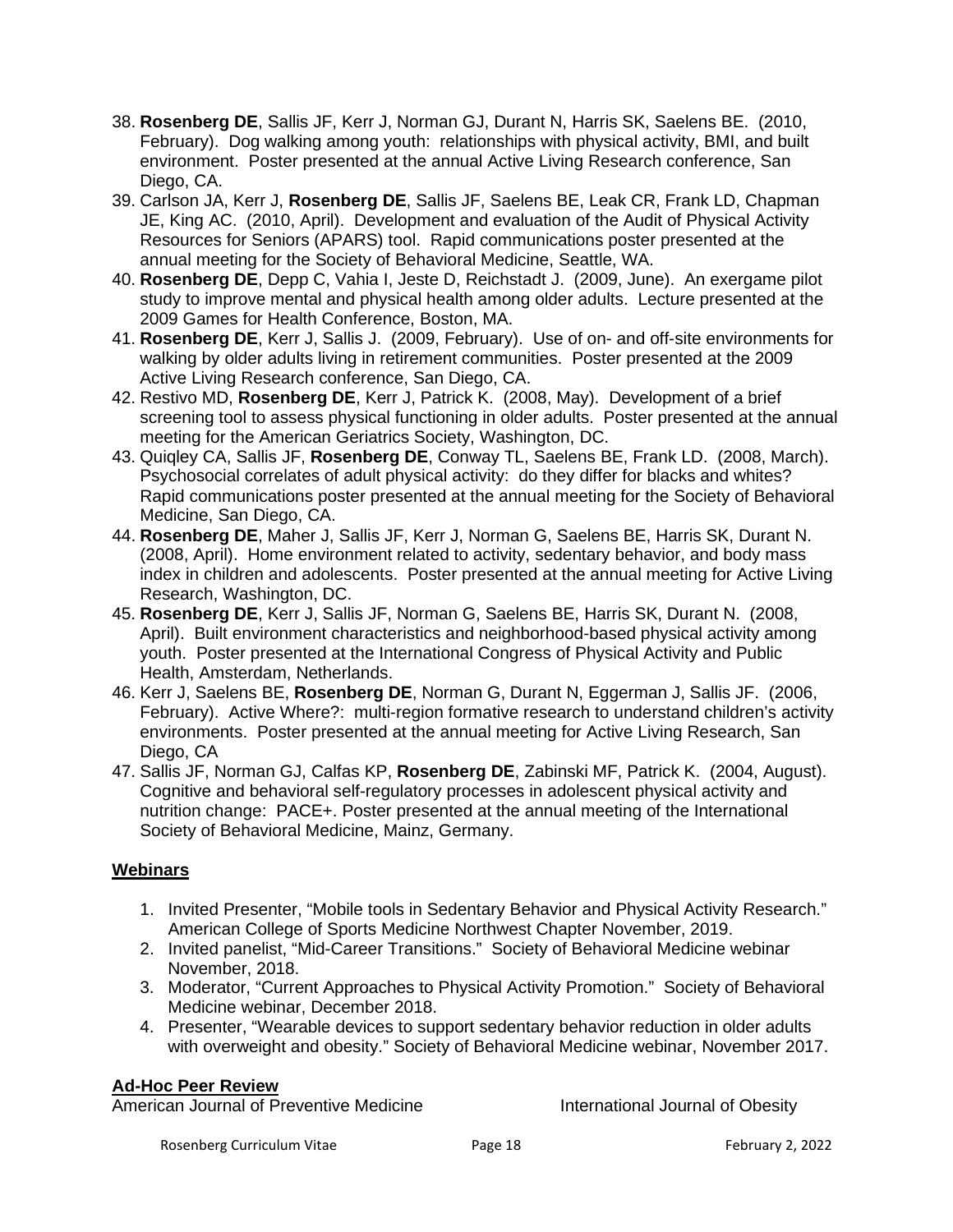Journal of Science and Medicine in Sport Journal of Children and Media Journal of Physical Activity and Health Pediatric Exercise Science Journal of Rehabilitation Research & Development Journal of Adolescent Health<br>Journal of Aging and Physical Activity Sports Medicine Journal of Aging and Physical Activity Journal of Environmental and Public Health Preventive Medicine International Journal of Behavioral Nutrition and Journal of Applied Gerontology Physical Activity **Behavioral Medicine** Health Education and Behavior Women & Health Canadian Journal on Aging Contemporary Clinical Trials Annals of Behavioral Medicine<br>
International Journal of Health Geographics<br>
Stroke Research and Treatment International Journal of Health Geographics Medicine and Science in Sports and Exercise **Annals of Epidemiology** American Journal of Lifestyle Medicine The Gerontologist Rehabilitation Psychology Journal of Pain Archives of Gerontology and Geriatrics Games for Health Journal Journal of Epidemiology and Community Health Maturitas Surgery for Obesity and Related Diseases Social Science & Medicine Journal of Alzheimer's Disease **Plos One** American Journal of Public Health **JMIR** mHealth and uHealth

#### **Teaching Experience**

San Diego State University

Instructor, Psychology Department **Fall 2007** Health Psychology (upper division elective) Supervisor: Elizabeth Klonoff, Ph.D.

Graduate Teaching Assistant, Graduate School of Public Health Fall 2003 Research Methods and Proposal Writing Supervisor: Karen Coleman, Ph.D.

#### Academic and Invited Talks, Podcasts, and Other Social Media

"ACT activity monitor sub-study: characterizing sedentary behavior, physical activity, and sleep in the ACT cohort." (August, 2021). Adult Changes in Thought (ACT) annual scientific symposium.

"Accelerometer measured sedentary patterns are associated with incident falls in older women." (March, 2021). Women's Health Initiative Bone Health Special Interest Group.

"The built environment and healthy aging." (November, 2020). University of British Columbia PLAN579/SPPH571.

"Update on the Healthy Aging Resources to Thrive Trial." (September, 2020). UC San Diego Sedentary Behavior Science Meeting.

"Update on the ACT Activity-Monitoring Sub-Study." (August, 2020). Annual Adult Changes in Thought Symposium.

*Amplify Women in Research* with Dr. Shilpa Dogra. (June, 2020). Link: [https://www.youtube.com/watch?v=ZEZHZxjfZAg.](https://www.youtube.com/watch?v=ZEZHZxjfZAg)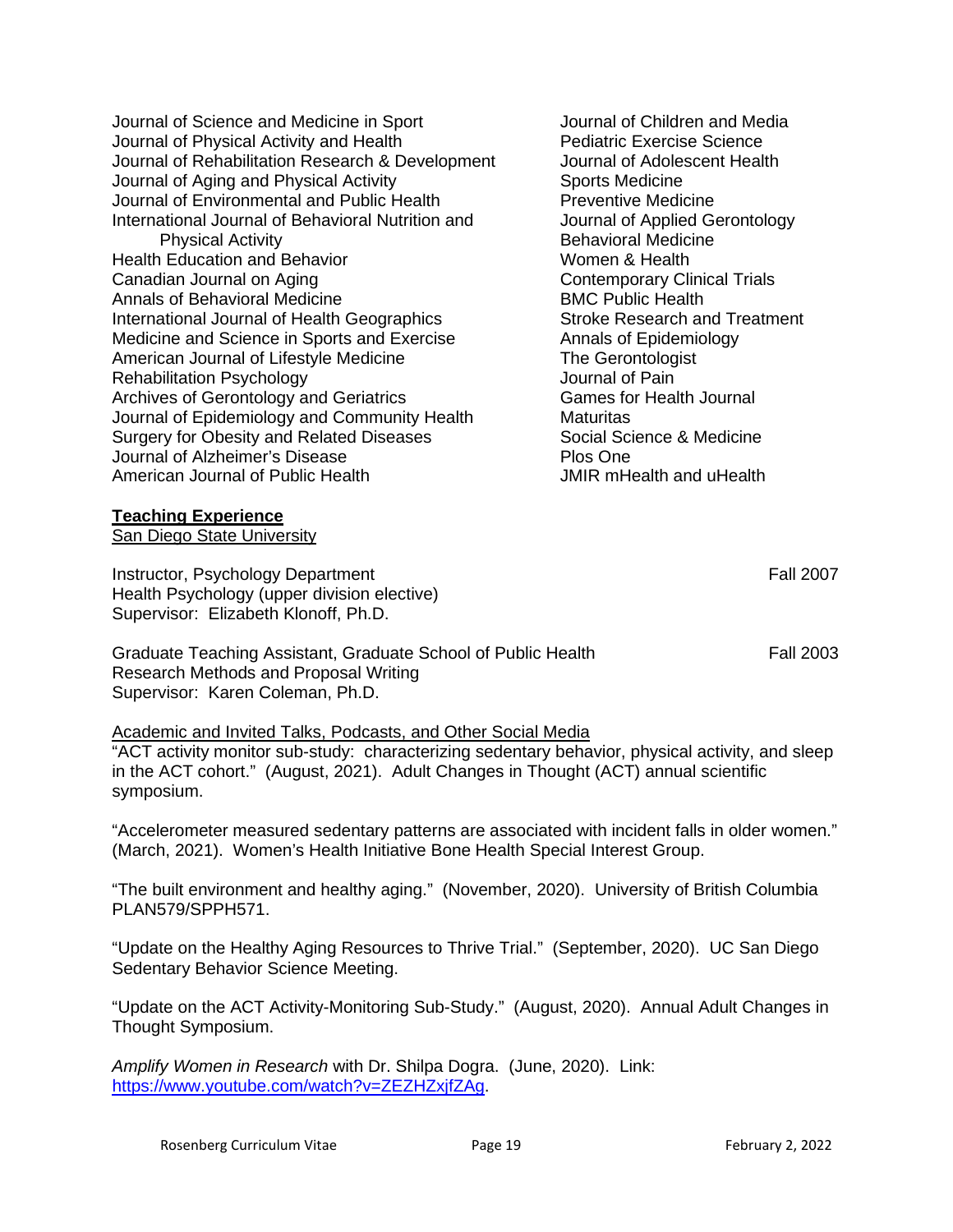"Sedentary behavior and older adult health." (June, 2020). University of Washington Health Promotion Research Center.

Invited guest, Physical Activity Researcher podcast with Olli Tikkanen. (May, 2020). Link: <https://paresearcher.podbean.com/e/rosenberg>

"My career journey." (October, 2019). University of Washington HSERV592 (Meet the Faculty) guest speaker.

"Sedentary behavior: a marker for older adult health?" (April, 2019). University of Washington Ambulatory Care Conference, Lynnwood, WA.

"Mobile health tools in the context of sedentary behavior and physical activity interventions for older adults and populations with chronic conditions." (November, 2018). mHealth: Sensors, Analytic Methods and Precision Public Health symposium, Fred Hutchinson Cancer Research Center, Seattle, WA.

"Updates from the Adult Changes in Thought accelerometer study." (August, 2018). University of California San Diego annual program grant symposium, Department of Family and Preventive Medicine, San Diego, CA.

"Updates on sitting reduction intervention research in older adults." (August, 2018). University of California San Diego annual program grant meeting, Department of Family and Preventive Medicine. San Diego, CA.

"Overview of sedentary behavior and physical activity research at KP Washington." (August, 2018). Kaiser Permanente Northwest research group, Portland, OR.

"Sedentary behavior, physical activity and aging." (August, 2018). Annual symposium for the Adult Changes in Thought U01, Seattle, WA.

"Standing up for health: sitting reduction interventions in older adults." (June, 2018). Kaiser Permanente Washington nursing continuing medical education.

"Sedentary behavior: a new marker of older adult health?" (June, 2018). Enhance Fitness trainer quarterly meeting.

"Sedentary behavior and aging." (May, 2018). University of Washington NUTR 405, Physical activity in health and disease.

"Sit, Stand, Move: The Activity Spectrum in Older Adults." (March, 2018). Health Promotion Research Center, University of Washington.

"Sit, Stand, Move: Does Sedentary Time Impact the Health of Older Adults with Chronic Conditions?" (November, 2017). REACH Research Group, UC San Diego.

"Wearable Devices to Reduce Sedentary Behavior." (November, 2017). Society of Behavioral Medicine Behavior Change Grand Rounds (webinar).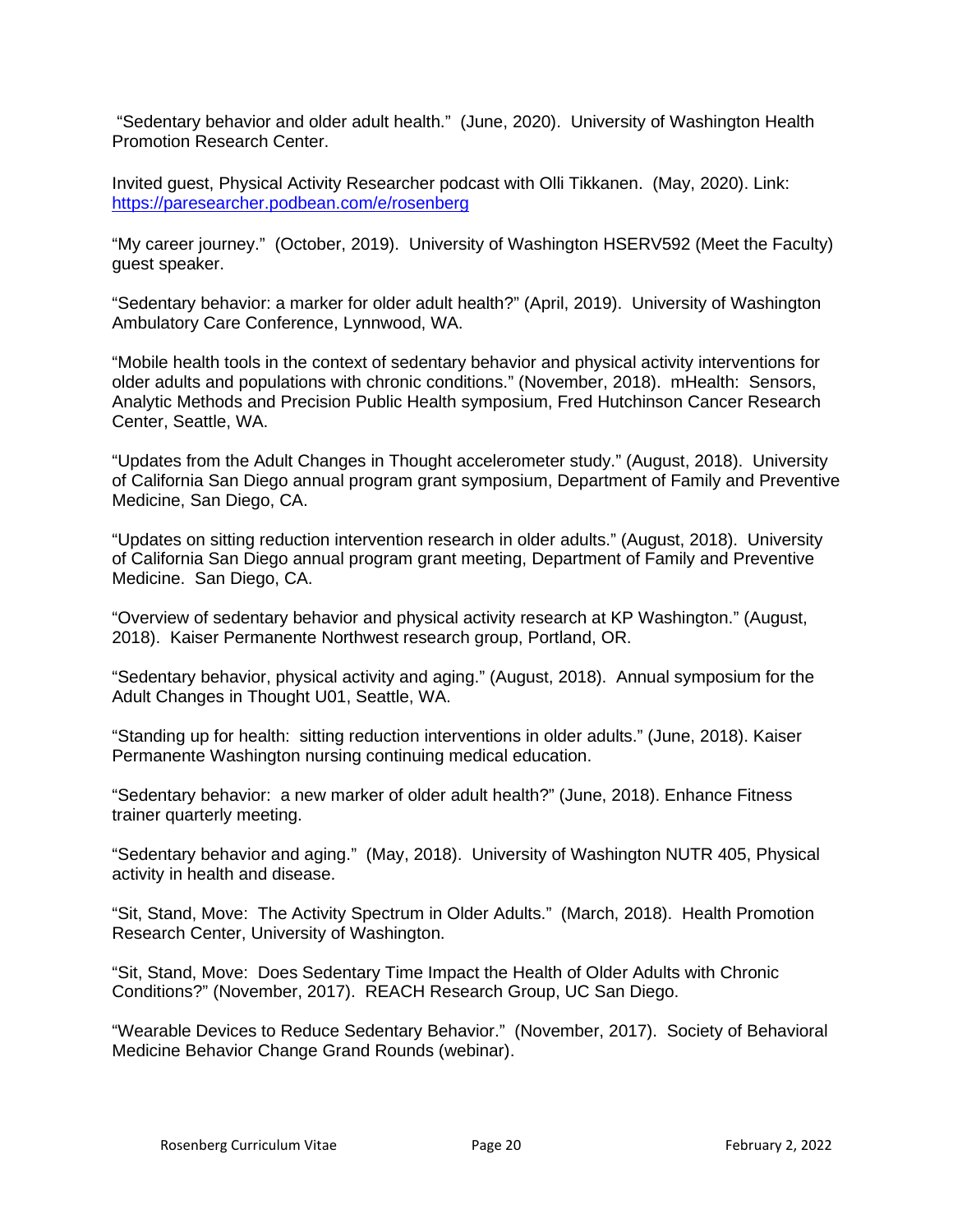"Sit, Stand, Move: Does Sedentary Time Impact the Health of People with Chronic Conditions?" (October, 2015). Fred Hutchinson Cancer Research Center, Behavior and Obesity Research Group (BORG).

"Eat, sit, move: leveraging technology for health behavior change." (September, 2015). Microsoft Research.

"Sedentary behavior and healthy aging." (August 2015). Adult Changes in Thought, ACT, Study Research Symposium "Learning about the Aging Brain."

"Sitting Less: What is it Good for?" (June, 2014). Group Health Research Institute faculty retreat.

"Using GPS to examine physical activity and mobility in people with mobility disabilities." (February, 2013). Research Colloquium on Technology and Aging, Department of Biomedical Informatics and Medical Education, University of Washington.

"Use of physical activity programs among Group Health Medicare beneficiaries." (December, 2012). University of Washington Centers for Comparative and Health Systems Effectiveness, Seattle, WA.

"Outdoor built environment barriers for older adults with mobility disabilities." (September, 2012). Feet First policy committee (pedestrian advocacy organization), Seattle, WA.

"Built Environment Outcomes of the BEAM Study." (July, 2012). Livable Communities Subcommittee of the King County Mobility Coalition, Seattle, WA.

"Multilevel intervention approaches for promoting physical activity." (July, 2012). Alere research group, Seattle, WA.

"Multilevel intervention approaches for promoting physical activity among older adults." (July, 2012). Introduction to Research in Nursing, School of Nursing, University of Washington.

"Physical Activity in a Changing Environment." (May, 2012). Health Psychology course, Seattle University.

"Built Environment Outcomes of the BEAM Study." (April, 2012). Northwest Universal Design Council, Seattle, WA.

"The Built Environment, Accessibility, and Mobility (BEAM) Study." (June, 2011). American Institute of Architects Design for Aging Committee, Seattle, WA. Co-presenter, Basia Belza, Ph.D.

"A multilevel walking intervention for older adults living in retirement communities." (November, 2010). Introduction to Research in Nursing, School of Nursing, University of Washington.

"Engaging sedentary older adults in active living: activating the "go" gene." CareForce, Sunrise Assisted Living, and Life Care Center of Kirkland 2<sup>nd</sup> Annual Event. Co-presenters, Basia Belza, Ph.D., Chris Fordyce, M.D.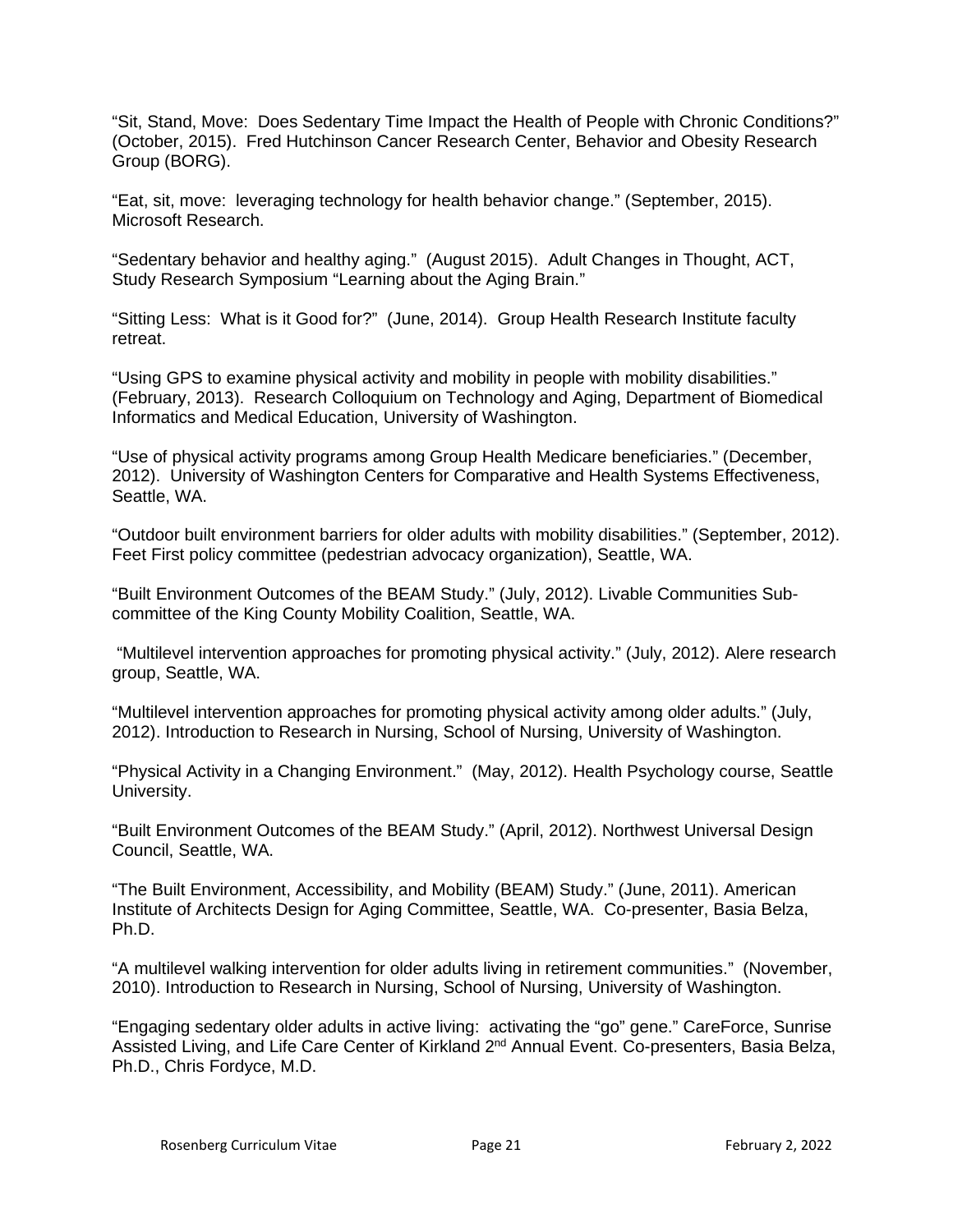"Multicultural perspectives on physical activity." (May, 2010). Geriatrics in Physical Therapy, Department of Rehabilitation Medicine, University of Washington. Co-presenter, Dr. Basia Belza, Ph.D.

"Current approaches to obesity treatment." (April, 2010). Psi Chi Initiation, University of Puget Sound, Tacoma, WA.

"Physical activity and PTSD." (January, 2010). PTSD Research Forum, Seattle VA.

"Promoting physical activity in rehabilitation." (December, 2009). Rehabilitation Care Service, Seattle VA.

"Physical activity interventions for older adults." (November, 2009). Introduction to Research in Nursing, School of Nursing, University of Washington.

"Physical activity and sedentary behavior." (February, 2008). Health Psychology, Psychology Department, San Diego State University.

"Effects of physical activity on cognitive function." (May, 2007). Stein Institute for Research on Aging new investigator and postdoctoral seminar, University of California, San Diego. Copresenter, Jacqueline Kerr, Ph.D.

"Cardiovascular disease." (October, 2006). Health Psychology, Psychology Department, San Diego State University.

### **Mentoring, Research Advising and Supervising**

Lily Shapiro, PhD—Post-doctoral fellow, mentoring committee member, KPWHRI, 2021-

Renee Asence—MPH student in health services, thesis committee, University of Washington, 2021-

Mikael Anne Greenwood-Hickman—Research Associate, 2021-

- Emily Erlenbach—PhD student in Kinesiology and Community Health, dissertation committee, University of Illinois, Urbana-Champaign, 2021-
- Stefani Florez-Acevedo—PhD student in health services, University of Washington, 2021-
- Mikael Anne Greenwood-Hickman—Project Manager serving as a Research Associate on my projects, 2018-2021
- Laura Harrington—Assistant Investigator, 2019-
- Kayne Mettert—Research Specialist, 2019-2021
- Savitha Sangameswaran—PhD student in Biomedical informatics and Medical Education, dissertation committee, University of Washington, 2020-
- Jacqueline Dahlquist—MPH student in public health genetics, practicum advisor, 2020-2021
- Boeun Kim, RN, MSN—PhD student in nursing, dissertation committee, University of Washington, 2018-2021
- Emily Hammond—MPH student in health services, University of Washington thesis committee, 2018-2019
- Sarita Hammedy—MPH student in health services, thesis committee and practicum advisor, University of Washington, 2018-2019

Yunhua Xiang, MS—PhD student in biostatistics, University of Washington, 2017-2018 Michelle Black, PhD—Postdoctoral Fellow and former PhD student, UC San Diego, 2016-2019 Tessa Matson – MPH in Health Services student, practicum advisor, 2016-2018

Elyse Kadokura – MPH in Epidemiology student, practicum and research advisor, 2015-2016 Jamie Clayton – MPH in nutrition science, practicum and thesis advisor, 2015-2016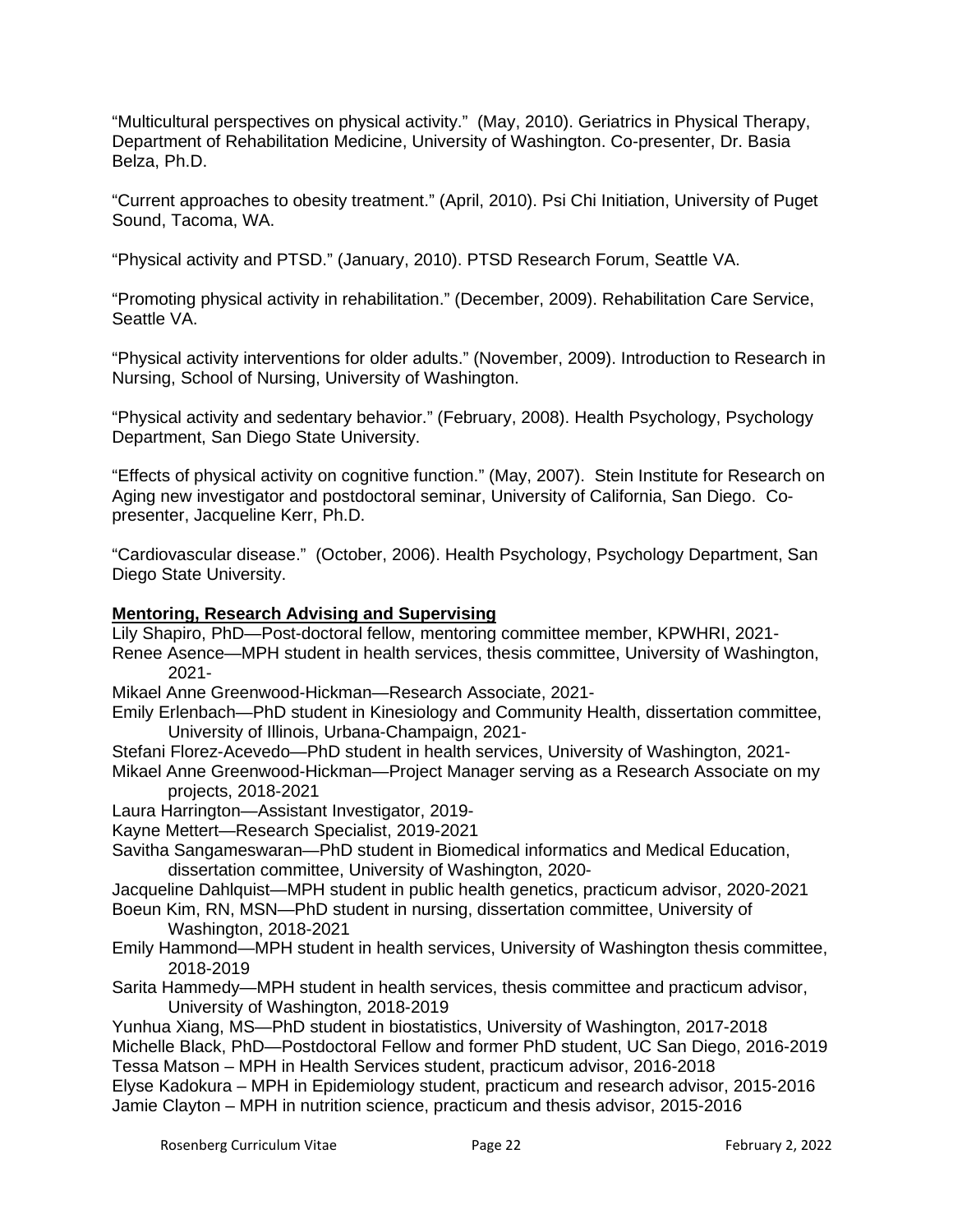Melissa Fessel, RN, BSN, CCRN – Doctoral Student, University of Washington School of Nursing, advisor for Healthy Brain Initiative Scholars Research Project, 2015-2016

- Shih-Yin Lin, BFA, MM Doctoral Student, University of Washington School of Nursing, dissertation committee member, 2015-2016
- Erin Bouldin, PhD Postdoctoral Fellow, Health Services Research Department, VA Puget Sound, 2014-2015
- Kelsey Pullar MPH in Health Services student, MPH advisor, 2013-2015

Salene Jones, PhD – Postdoctoral Fellow, Group Health Research Institute, 2013-2015

- Shomir Chaudhuri Doctoral Student, Department of Biomedical Informatics and Medical Education, University of Washington School of Medicine, dissertation committee member, 2013-2015
- Mikael-Anne Greenwood MPH in Health Services student, research practicum and independent study supervisor, thesis committee member, 2013-2014
- Nancy Gell, PT, MPH, PhD Postdoctoral fellow, Group Health Research Institute, 2012-2014
- Hilary Bethancourt Doctorate of Anthropology and Masters of Public Health student; research practicum and independent study supervisor; 2012-2013
- Deborah Huang, MD Masters in Public Health student; research practicum supervisor; 2011 Amy Tseng – Public Health undergraduate; research internship supervisor; 2011
- Abi Ambessa—Public Health undergraduate; research internship supervisor; 2011
- Shannon Petz, RN School of Nursing Doctoral Student; research supervisor; 2010-2011
- Ashley Withers, MPH San Diego State University Graduate School of Public Health masters student, research supervisor; 2007-2009
- Michaela Restivo, MD Medical Student Training in Aging Research Program UC San Diego, research supervisor; summer 2007

# **Ongoing Funded Research Support**

Grant #: U19 AG066567 (Larson/LaCroix/Crane)

Dates: 5/1/2021-4/30/2026

Agency: National Institute on Aging

Title: Project 1: Physical activity, sedentary behavior, and sleep in the ACT cohort: the 24-hour activity cycle

Goals: To describe patterns of 24-hour activity cycle behaviors in the ACT cohort and relate them to historical and future changes in cognitive and physical function. Role: Project Lead

Grant #:R01 HL132880 (Rosenberg)

Dates: 4/1/2018-3/31/2023

Agency: National Heart, Lung, and Blood Institute

Title: Randomized Trial to Reduce Sitting Time and Improve Cardiometabolic Health in Obese Older Adults

Goals: To conduct a randomized controlled trial comparing a sitting reduction program to a healthy living attention control in older adults with obesity. Primary outcomes include sitting time and blood pressure.

Role: Principal Investigator

Grant #: R01 DK114945-01A1 (Natarajan) Dates: 4/1/2018-3/31/2023 Agency: National Institute of Diabetes and Digestive and Kidney Diseases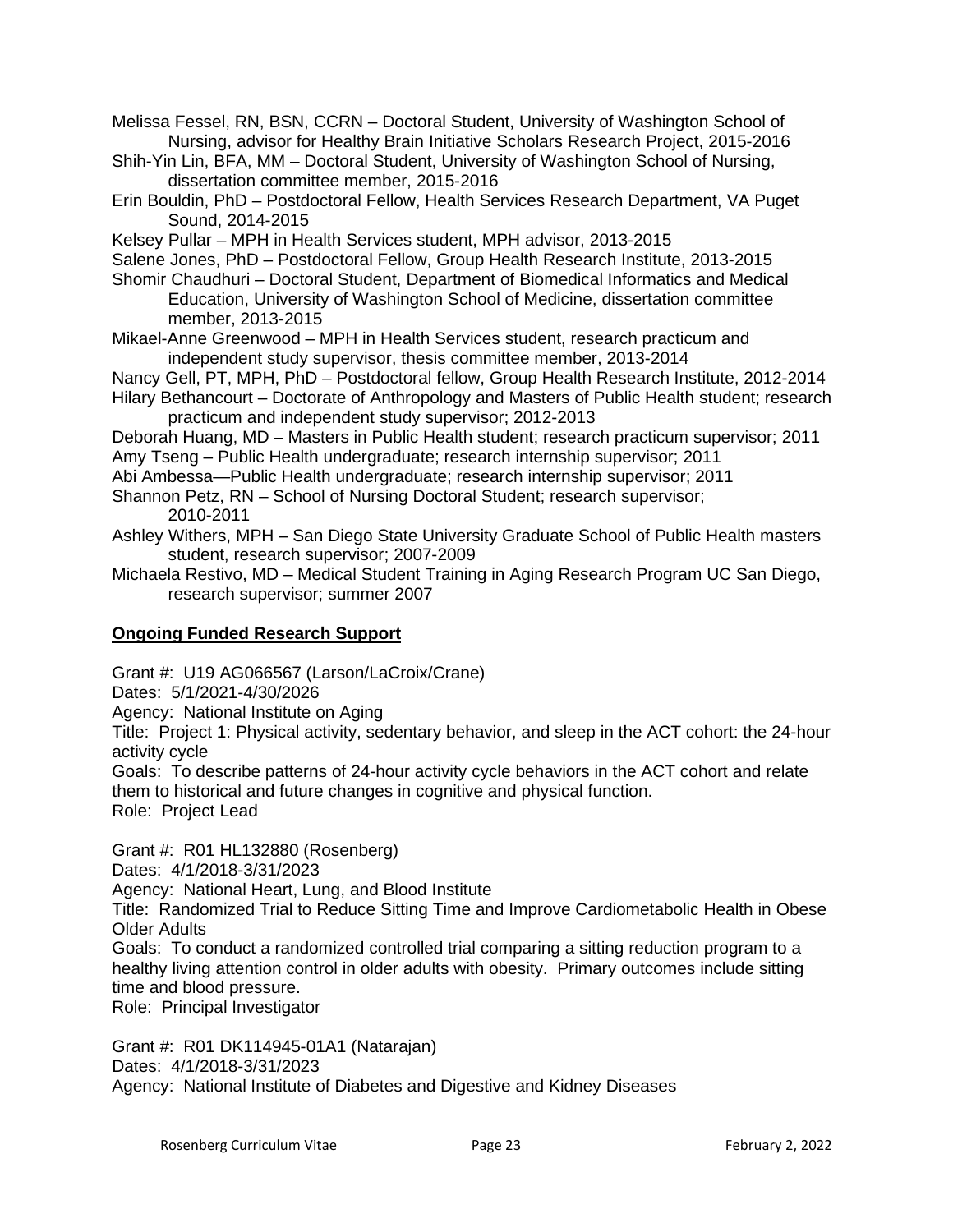Title: Novel Computational Techniques to Detect the Relationship Between Sitting Patterns and Metabolic Syndrome in Existing Cohort Studies

Goals: To use data from the Adult Changes in Thought Study to develop new machine learning methods for estimating sitting patterns from hip worn accelerometer data. Role: Site PI

Grant #: P01AG052352-01A1 (LaCroix/Kerr)

Dates: 7/1/17-5/31/22

Agency: National Institute on Aging

Title: Sedentary behavior interrupted: acute, medium, and long-term effects on biomarkers of healthy aging, physical function and mortality

Major goal: Project 2 of the Sedentary Time and Aging Research (STAR) Program will investigate how 3 month changes in standing time, brief sit-to-stand transitions and physical activity (PA) breaks, will impact biomarkers of healthy aging, and physical, emotional and cognitive functioning compared to healthy living attention controls. Role: Co-investigator

Grant #: R01 DK114196 (Arterburn)

Dates: 9/1/2017-8/31/2022

Agency: National Institute of Diabetes and Digestive and Kidney Diseases Title: Moving to Health: How built environments impact weight and glycemic control Goal: To determine whether measures of the built environment variables can predict longitudinal changes in body weight and HbA1c among GH adults and children during up to 12 years follow-up.

Role: Co-investigator

Grant #: R01 AG057508 (Yaffe/Larson)

Dates: 9/15/2017-11/30/2021

Agency: National Institute on Aging

Title: Multi-domain Alzheimer's Risk Reduction Study (MARRS) Pilot

Goal: To develop and then pilot test a unique personalized multiple risk factor reduction strategy. The ultimate goal of this strategy is to reduce the rate of cognitive decline in older persons and ideally prevent onset of dementia. Role: Co-investigator

### **Past Funded Projects**

Grant #: U01AG006781 (Larson, Crane) Dates: 5/5/2015-4/30/2020 Agency: National institute on Aging Title: Alzheimer's Disease Patient Registry (ADPR/ACT) Goal: To determine risk factors for Alzheimer disease in a 20-year epidemiological study. I colead Aim 2 in which we added objective measures of physical activity and sedentary time (Actigraph and activPAL) and will associate these measures with cognitive and functional resilience. Role: Co-Investigator

Grant #: K23HL119352 (Rosenberg) Dates: 9/1/2014-7/31/2019 Agency: National Heart, Lung and Blood Institute Title: Investigating Sedentary Time in Aging: New Directions Using Technology (iSTAND)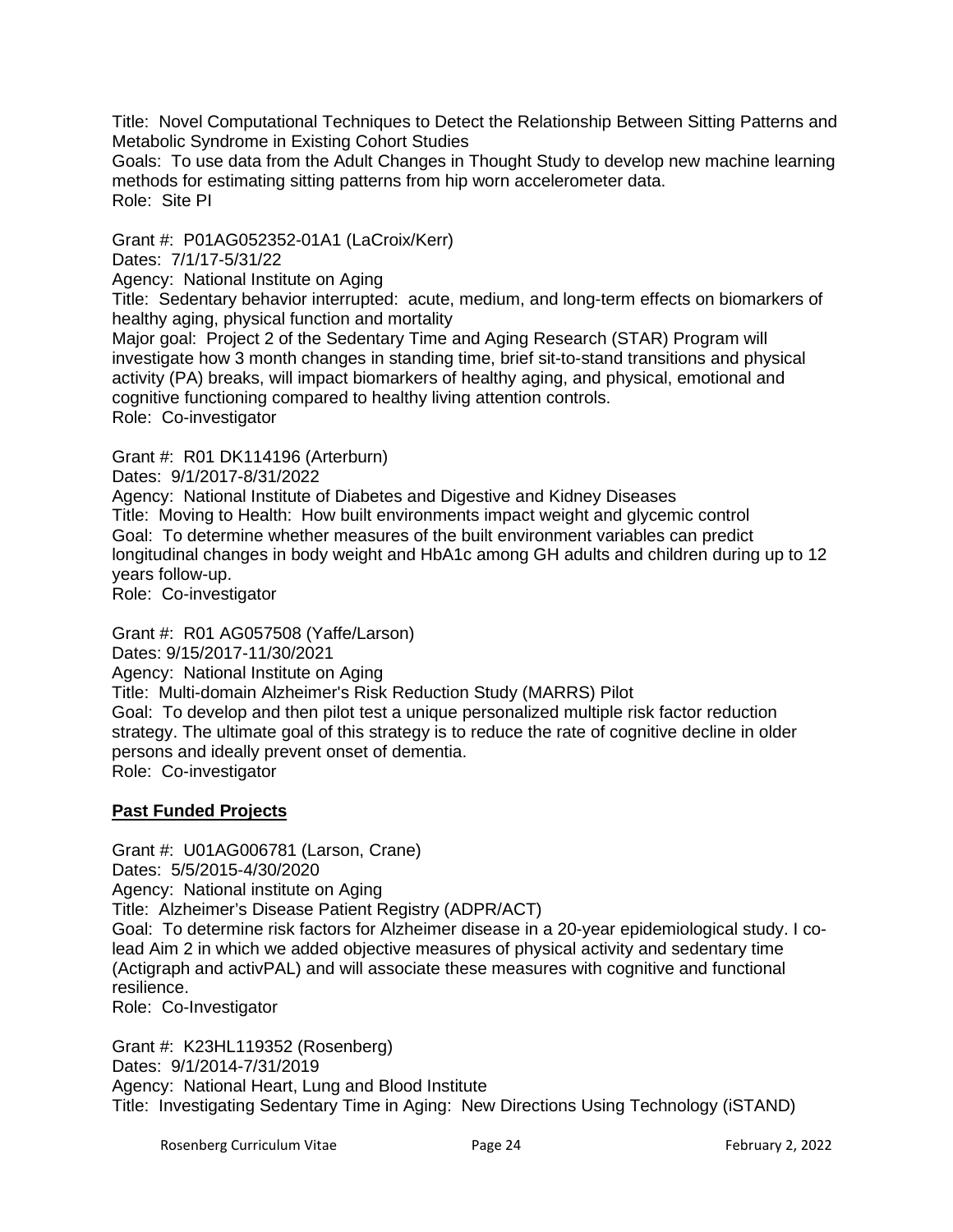Major goal: This project includes two key goals: 1) to better understand relationships between sedentary time and health using objective-measurement and machine learning; and, 2) developing and testing the effects a novel technology-enhanced sedentary behavior reduction program in a pilot study of older adults who have chronic health conditions. Role: Principal Investigator

Grant  $\#$  n/a

Dates: 4/1/2018-3/31/2019

Agency: Fred Hutchinson Cancer Research Center pilot funds Title: Design and feasibility of digital lifestyle support for prostate cancer survivors Goals: To build a Facebook group integrated with Fitbit devices to support physical activity in prostate cancer survivors and conduct a 6-week field study. Role: Co-investigator

Grant #: U48 DP001911 (Harris) Dates: 03/01/2013-9/29/2019 Agency: CDC Title: Health Promotion Research Center (HPRC) Goal: To provide guidance on HPRC research projects related to healthy aging, with a focus on physical activity. Role: Co-investigator

Grant #: n/a (Gardiner)

Dates: 5/1/2016-6/30/2017

Agency: Dementia Collaborative Research Centres, Australian National University Title: A randomised controlled trial of reducing prolonged sitting to improve cognitive function in insufficiently active frail older adults Major goal: Conduct a pilot RCT to reduce sitting time in older adults with frailty and examine cognitive function, behavior, mental well-being, body composition, and sleep outcomes. Role: Co-investigator

Grant #: 2015/1397 (Lynch) Dates: 11/1/2015-10/30/2017 Agency: World Cancer Research Fund International Title: Using wearable technology activity monitors to increase physical activity and decrease sitting time amongst breast cancer survivors Major goal: Examine feasibility of using various activity monitoring devices to support active behaviors in breast cancer survivors. Role: Co-investigator

Grant #: 1R01HL125405 (Kerr) Dates: 12/2014-11/2019 Agency: National Heart, Lung, and Blood Institute Title: PEP4PA - Peer Empowerment Program for Physical Activity in Low Income & Minority **Seniors** Goal: Investigate the efficacy of PEP4PA to reduce physical activity disparities in a 2-year cluster randomized, controlled field trial of 408 ethnically diverse, older adults (50+ years old) in

12 low income senior centers in San Diego County. Role: Consultant

Rosenberg Curriculum Vitae **February 2, 2022** Page 25 February 2, 2022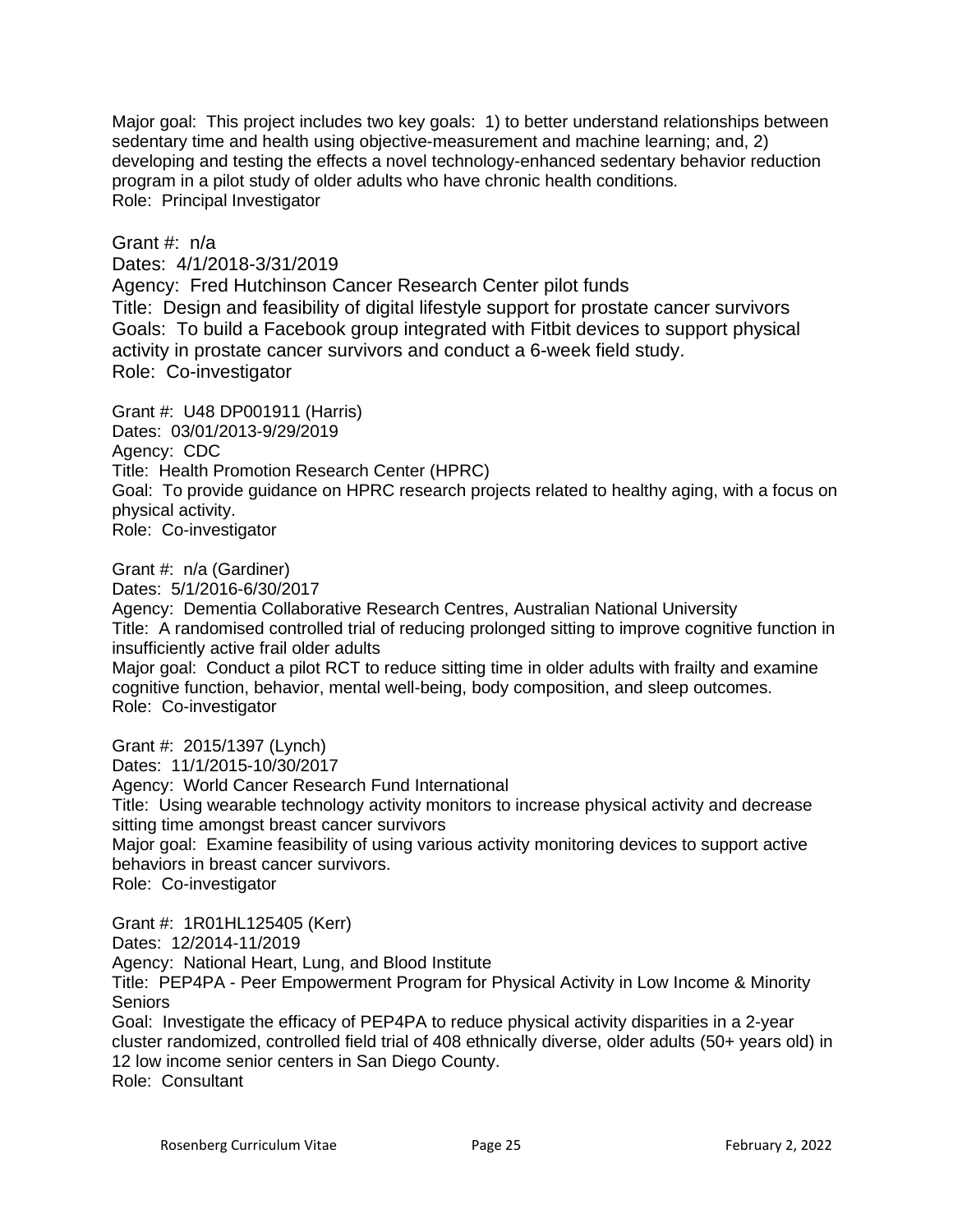Grant #: internal (no number; Wernli/Rosenberg) Dates: 1/1/18-12/31/18 Agency: KPWHRI Development Fund Title: Project Connect: Promoting peer support among young adults with complex chronic conditions Goal: To conduct a survey and interviews with younger adult patients and their caregivers to capture experiences and needs for peer support in coping with their condition(s). Grant #: R21AG043853 (Rosenberg) Dates: 9/15/15-5/31/2018 Agency: National Institute on Aging

Title: Take Active Breaks from Sitting (TABS): Reducing Sedentary Time in Obese Older **Adults** 

Major goal: To conduct a randomized pilot trial to examine the effects of sedentary time reduction in obese older adults.

Role: Principal Investigator

Grant #: None (Klasnja)

Dates: October 2016-March 2018

Agency: Partnership for Innovation, Group Health Foundation

Title: Partnership to Improve Bariatric Surgery Outcomes with Mobile Technology Major Goal: To test whether a mobile lifestyle behavior support program is feasible, promotes physical activity, health outcomes and patient satisfaction.

Role: Co-Investigator

Grant #: U24 CA171524 (Kushi) Dates: August 2014-August 2015 Agency: National Cancer Institute Title: Physical Activity and Sedentary Time in Prostate Cancer (the PAST Study) Major Goal: To examine the feasibility of incorporating objectively measured physical activity and sedentary behavior data into clinical care for men with prostate cancer taking androgen deprivation therapy. Role: Principal Investigator (CRN Pilot Project grant)

Grant #: None (Rosenberg) Dates: January 2013-December 2014 Agency: Group Health Research Institute Title: Taking Active Breaks from Sitting Pilot Study Major Goal: To develop and test the feasibility and acceptability of a sedentary time reduction program for obese adults over age 60 using mixed-methods. Role: Principal Investigator

Grant #: U24 CA171524 (Kushi) Dates: April 2013-June 2015 Agency: National Cancer Institute Title: CRN4: Cancer Research Network (CRN) Scholars program within the CRN Major Goal: To enhance the ability to conduct impactful, relevant cancer research in integrated health care systems that provide health care to over 10 million members by providing a platform for trainees to grow their cancer research. Role: CRN Scholar